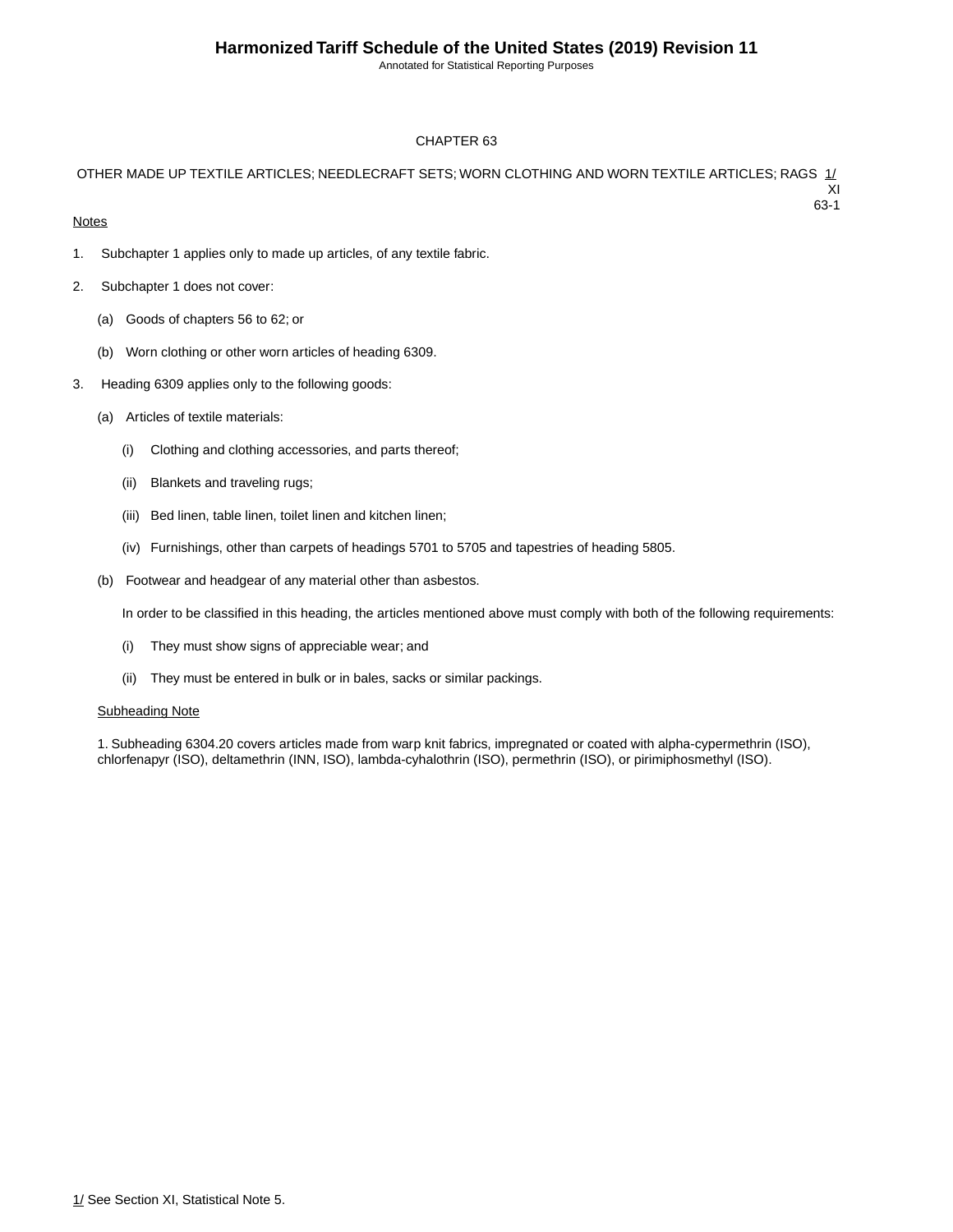Annotated for Statistical Reporting Purposes

| Heading/              | Stat.           |                                                              | Unit            |         | Rates of Duty                                                                                     |              |
|-----------------------|-----------------|--------------------------------------------------------------|-----------------|---------|---------------------------------------------------------------------------------------------------|--------------|
| Subheading            | Suf-<br>fix     | <b>Article Description</b>                                   | of<br>Quantity  | General | $\mathbf{1}$<br>Special                                                                           | 2            |
|                       |                 | I. OTHER MADE UP TEXTILE ARTICLES                            |                 |         |                                                                                                   |              |
| 6301<br>6301.10.00 00 |                 | Blankets and traveling rugs:                                 | No<br><u>kg</u> | .11.4%  | Free (AU, BH, CA,<br>CL, CO, E <sup>*</sup> , IL, JO,<br>KR, MA, MX, OM,<br>P, PA, PE, SG)        | 77.5%        |
| 6301.20.00            |                 | Blankets (other than electric blankets) and traveling rugs,  |                 | Free    |                                                                                                   | $$1.10/kg +$ |
|                       | 10 <sup>°</sup> |                                                              | <u>kg</u>       |         |                                                                                                   | 60%          |
|                       | 20              |                                                              | kg              |         |                                                                                                   |              |
| 6301.30.00            |                 | Blankets (other than electric blankets) and traveling rugs,  |                 | 8.4%    | Free (AU, BH, CA,<br>CL, CO, IL, JO,<br>KR, MA, MX, OM,<br>P, PA, PE, SG)                         | 30%          |
|                       | 10              |                                                              | kg              |         |                                                                                                   |              |
| 6301.40.00            | 20              | Blankets (other than electric blankets) and traveling rugs,  | kg              |         |                                                                                                   |              |
|                       |                 |                                                              |                 | 8.5%    | Free (AU, BH, CA,<br>CL, CO, IL, JO,<br>KR, MA, MX, OM,<br>P, PA, PE, SG)                         | 77.5%        |
|                       | 10              |                                                              | kg              |         |                                                                                                   |              |
|                       | 20              |                                                              | kg              |         |                                                                                                   |              |
| 6301.90.00            |                 |                                                              |                 | 7.2%    | Free (AU, BH, CA,<br>CL, CO, E <sup>*</sup> , IL, JO,<br>KR, MA, MX, NP,<br>OM, P, PA, PE,<br>SG) | 90%          |
|                       | 10              |                                                              | kg              |         |                                                                                                   |              |
|                       | 20              | Other:<br>Containing 85 percent or more by weight of silk or | No.<br>kg       |         |                                                                                                   |              |
|                       | 30              |                                                              | No.<br>kg       |         |                                                                                                   |              |
|                       |                 |                                                              |                 |         |                                                                                                   |              |
|                       |                 |                                                              |                 |         |                                                                                                   |              |
|                       |                 |                                                              |                 |         |                                                                                                   |              |
|                       |                 |                                                              |                 |         |                                                                                                   |              |
|                       |                 |                                                              |                 |         |                                                                                                   |              |
|                       |                 |                                                              |                 |         |                                                                                                   |              |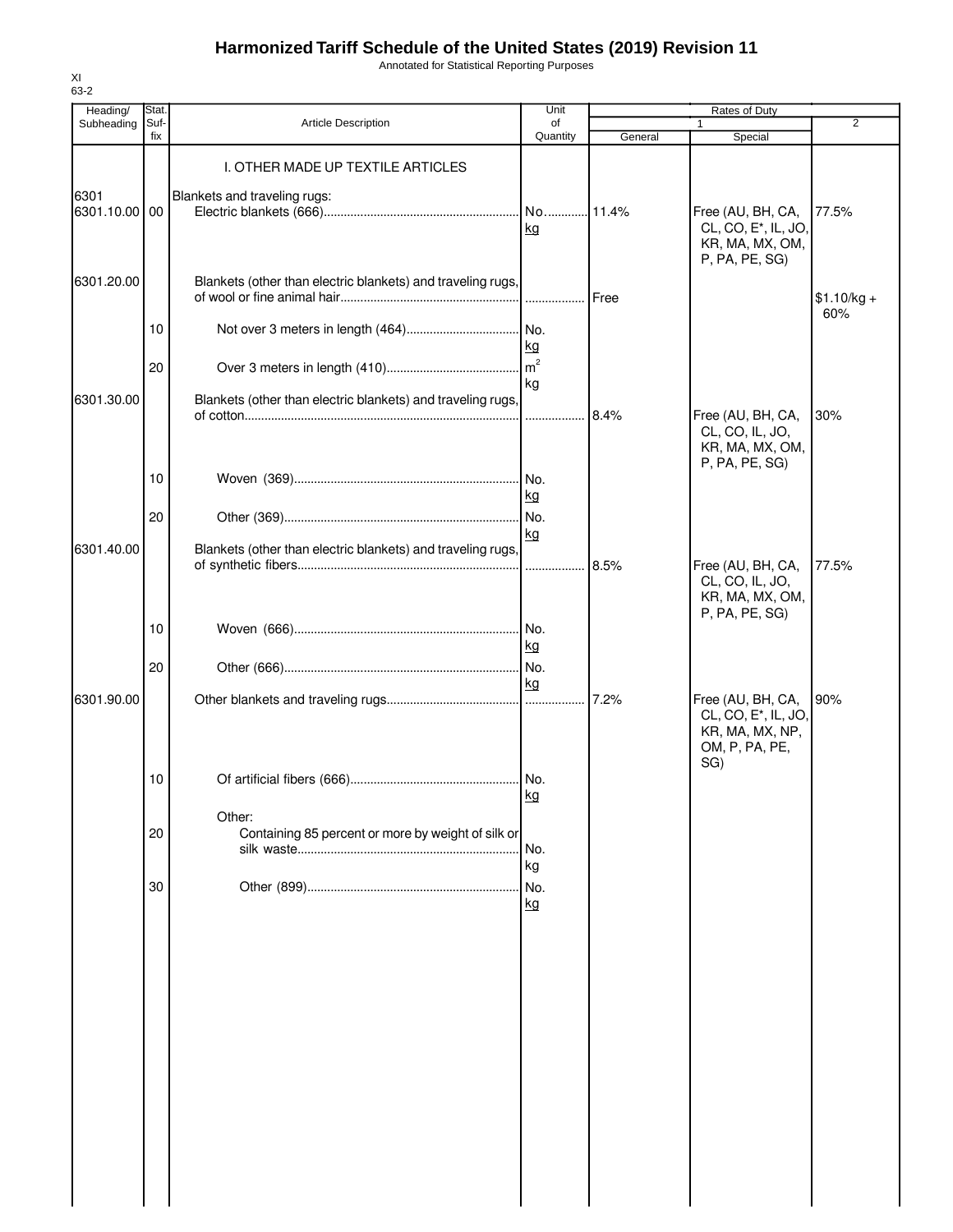Annotated for Statistical Reporting Purposes

| Heading/           | Stat.       |                                                                                                                                  | Unit           |         | Rates of Duty                                                                              |     |
|--------------------|-------------|----------------------------------------------------------------------------------------------------------------------------------|----------------|---------|--------------------------------------------------------------------------------------------|-----|
| Subheading         | Suf-<br>fix | Article Description                                                                                                              | of<br>Quantity | General | $\mathbf{1}$<br>Special                                                                    | 2   |
| 6302<br>6302.10.00 |             | Bed linen, table linen, toilet linen and kitchen linen:                                                                          |                |         | Free (AU, BH, CA,<br>CL, CO, E <sup>*</sup> , IL, JO,<br>KR, MA, MX, OM,<br>P, PA, PE, SG) | 25% |
|                    | 05          | Of cotton:                                                                                                                       |                |         |                                                                                            |     |
|                    | 08          |                                                                                                                                  | kg<br>kg       |         |                                                                                            |     |
|                    | 15          |                                                                                                                                  | kg             |         |                                                                                            |     |
|                    | 20          |                                                                                                                                  | kg             |         |                                                                                            |     |
| 6302.21            |             | Other bed linen, printed:<br>Of cotton:<br>Containing any embroidery, lace, braid, edging,<br>trimming, piping or applique work: |                |         |                                                                                            |     |
| 6302.21.30         |             |                                                                                                                                  |                |         | Free (AU, BH, CA,<br>CL, CO, IL, JO,<br>KR, MA, MX, OM,<br>P, PA, PE, SG)                  | 90% |
|                    | 10          | Pillowcases, other than bolster cases                                                                                            | No.<br>kg      |         |                                                                                            |     |
|                    | 20          |                                                                                                                                  | kg             |         |                                                                                            |     |
|                    | 30          |                                                                                                                                  | kg             |         |                                                                                            |     |
|                    | 40          |                                                                                                                                  | kg             |         |                                                                                            |     |
|                    | 50          |                                                                                                                                  | kg             |         |                                                                                            |     |
| 6302.21.50         |             |                                                                                                                                  |                |         | Free (AU, BH, CA,<br>CL, CO, IL, JO,<br>KR, MA, MX, OM,<br>P, PA, PE, SG)                  | 90% |
|                    | 10          | Pillowcases, other than bolster cases                                                                                            | I No.<br>kg    |         |                                                                                            |     |
|                    | 20          |                                                                                                                                  | No.<br>kg      |         |                                                                                            |     |
|                    | 30          |                                                                                                                                  | No.<br>kg      |         |                                                                                            |     |
|                    | 40          |                                                                                                                                  | kg             |         |                                                                                            |     |
|                    | 50          |                                                                                                                                  | kg             |         |                                                                                            |     |
|                    |             |                                                                                                                                  |                |         |                                                                                            |     |
|                    |             |                                                                                                                                  |                |         |                                                                                            |     |
|                    |             |                                                                                                                                  |                |         |                                                                                            |     |
|                    |             |                                                                                                                                  |                |         |                                                                                            |     |
|                    |             |                                                                                                                                  |                |         |                                                                                            |     |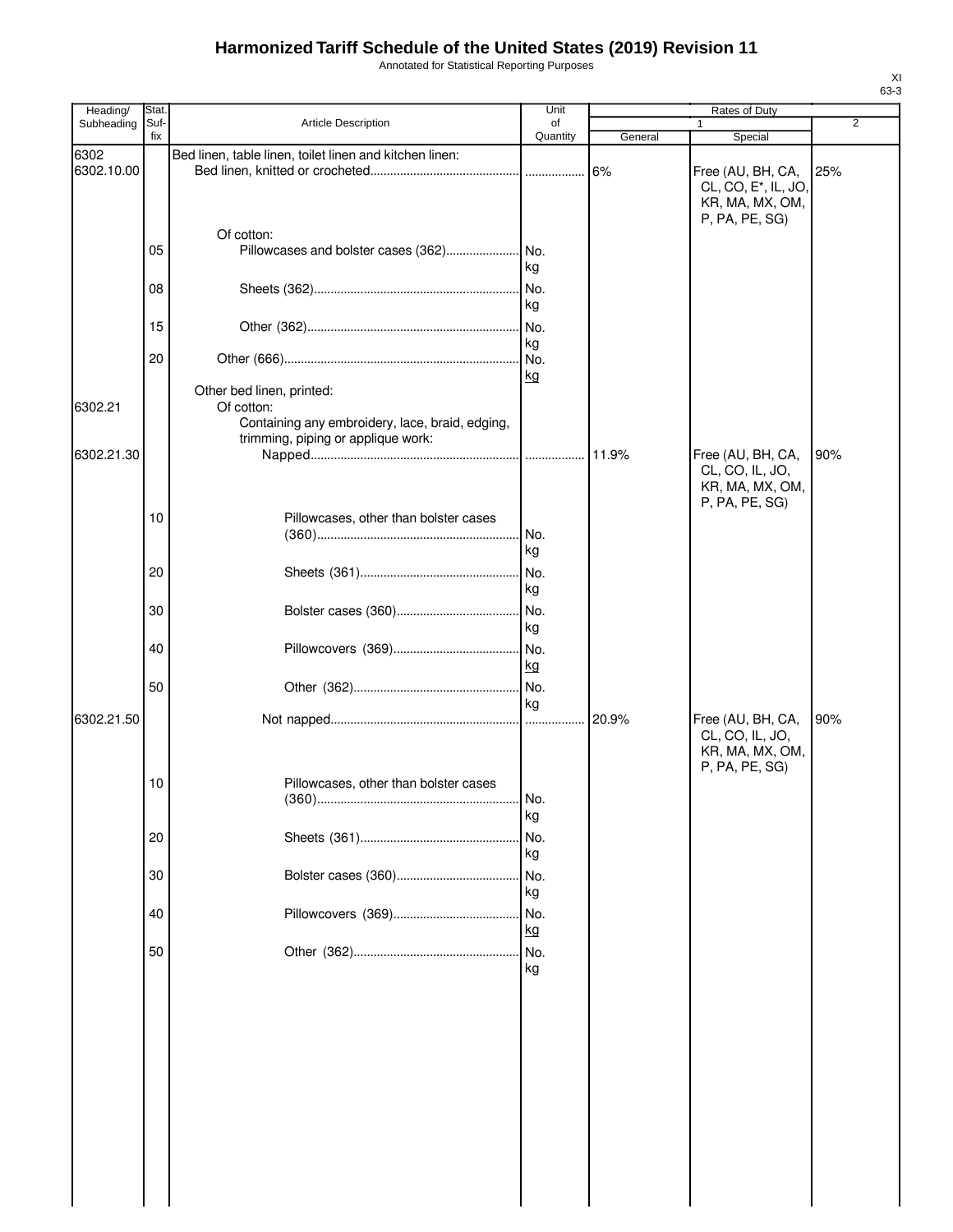Annotated for Statistical Reporting Purposes

| Heading/                         | Stat. |                                                                                                                         | Unit      |         | Rates of Duty                                                             |     |
|----------------------------------|-------|-------------------------------------------------------------------------------------------------------------------------|-----------|---------|---------------------------------------------------------------------------|-----|
| Subheading                       | Suf-  | Article Description                                                                                                     | of        |         | 1                                                                         | 2   |
|                                  | fix   |                                                                                                                         | Quantity  | General | Special                                                                   |     |
| 6302 (con.)<br>6302.21<br>(con.) |       | Bed linen, table linen, toilet linen and kitchen linen: (con.)<br>Other bed linen, printed: (con.)<br>Of cotton: (con.) |           |         |                                                                           |     |
|                                  |       | Other:                                                                                                                  |           |         |                                                                           |     |
| 6302.21.70                       |       |                                                                                                                         |           | 2.5%    | Free (AU, BH, CA,                                                         | 25% |
|                                  | 10    | Pillowcases, other than bolster cases                                                                                   |           |         | CL, CO, IL, JO,<br>KR, MA, MX, OM,<br>P, PA, PE, SG)                      |     |
|                                  |       |                                                                                                                         | No.<br>kg |         |                                                                           |     |
|                                  | 20    |                                                                                                                         | No.       |         |                                                                           |     |
|                                  |       |                                                                                                                         | kg        |         |                                                                           |     |
|                                  | 30    |                                                                                                                         | No.       |         |                                                                           |     |
|                                  |       |                                                                                                                         | kg        |         |                                                                           |     |
|                                  |       |                                                                                                                         |           |         |                                                                           |     |
|                                  | 40    |                                                                                                                         | . No.     |         |                                                                           |     |
|                                  |       |                                                                                                                         | kg        |         |                                                                           |     |
|                                  | 50    |                                                                                                                         | No.       |         |                                                                           |     |
|                                  |       |                                                                                                                         | kg        |         |                                                                           |     |
| 6302.21.90                       |       |                                                                                                                         |           | 6.7%    | Free (AU, BH, CA,<br>CL, CO, IL, JO,<br>KR, MA, MX, OM,<br>P, PA, PE, SG) | 25% |
|                                  | 10    | Pillowcases, other than bolster cases                                                                                   | No.<br>kg |         |                                                                           |     |
|                                  | 20    |                                                                                                                         | No.<br>kg |         |                                                                           |     |
|                                  | 30    |                                                                                                                         | No.<br>kg |         |                                                                           |     |
|                                  | 40    |                                                                                                                         | No.<br>kg |         |                                                                           |     |
|                                  | 50    |                                                                                                                         | kg        |         |                                                                           |     |
|                                  |       |                                                                                                                         |           |         |                                                                           |     |
|                                  |       |                                                                                                                         |           |         |                                                                           |     |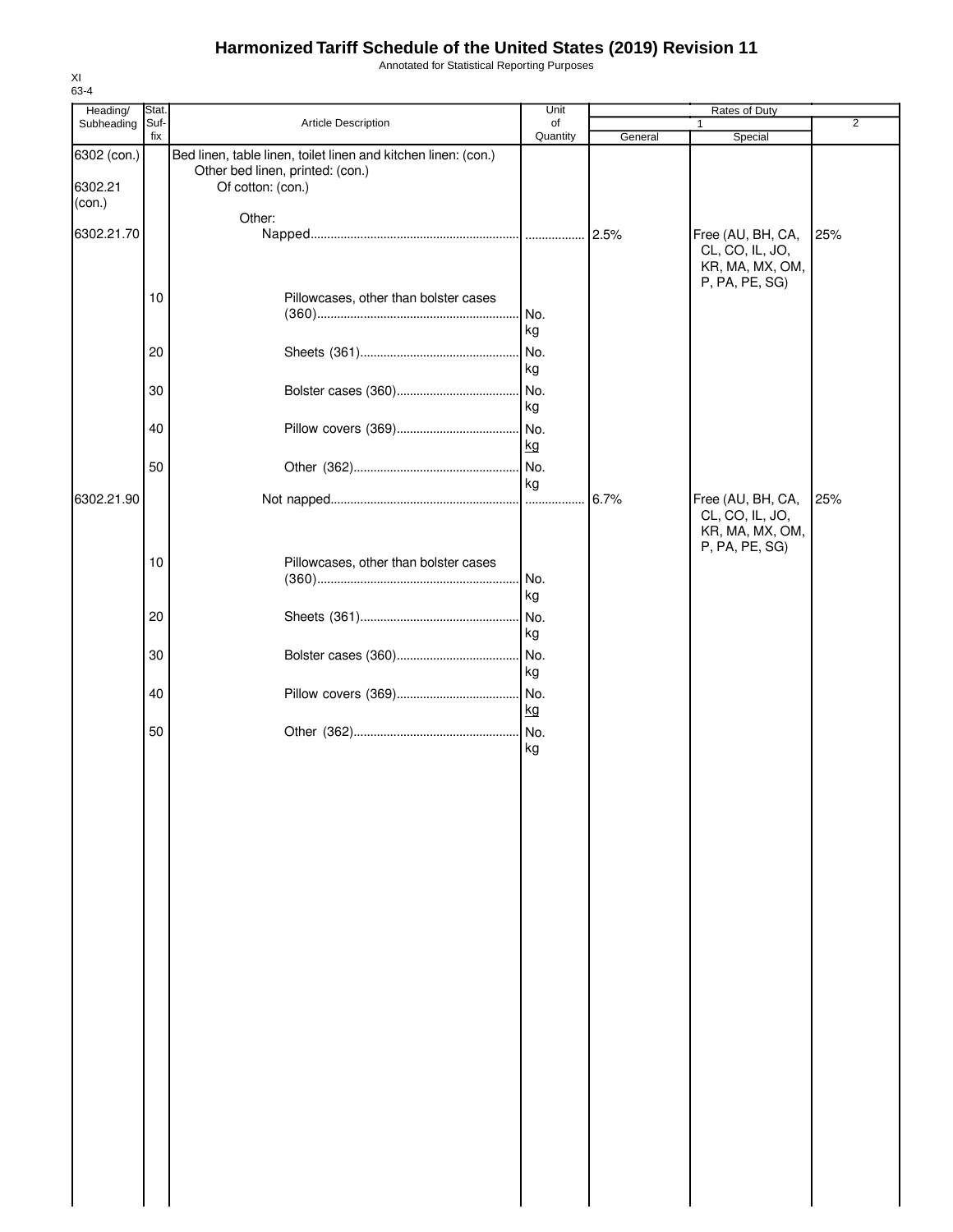Annotated for Statistical Reporting Purposes

| Heading/                             | Stat.       |                                                                                                                                                                              | Unit           |         | Rates of Duty                                                                              |                |
|--------------------------------------|-------------|------------------------------------------------------------------------------------------------------------------------------------------------------------------------------|----------------|---------|--------------------------------------------------------------------------------------------|----------------|
| Subheading                           | Suf-<br>fix | Article Description                                                                                                                                                          | of<br>Quantity | General | 1<br>Special                                                                               | $\overline{2}$ |
| 6302 (con.)<br>6302.22<br>6302.22.10 |             | Bed linen, table linen, toilet linen and kitchen linen: (con.)<br>Other bed linen, printed: (con.)<br>Of man-made fibers:<br>Containing any embroidery, lace, braid, edging, |                |         | Free (AU, BH, CA,<br>CL, CO, IL, JO,<br>KR, MA, MX, OM,<br>P, PA, PE, SG)                  | 90%            |
|                                      | 10          | Pillowcases, other than bolster cases:                                                                                                                                       | No.<br>kg      |         |                                                                                            |                |
|                                      | 20          |                                                                                                                                                                              | .l No.<br>kg   |         |                                                                                            |                |
|                                      | 30          | Sheets:                                                                                                                                                                      | No.<br>kg      |         |                                                                                            |                |
|                                      | 40          |                                                                                                                                                                              | No.<br>kg      |         |                                                                                            |                |
|                                      | 50          | Other:                                                                                                                                                                       | kg             |         |                                                                                            |                |
| 6302.22.20                           | 60          |                                                                                                                                                                              | kg             | 11.4%   | Free (AU, BH, CA,<br>CL, CO, IL, JO,                                                       | 77.5%          |
|                                      | 10          |                                                                                                                                                                              | kg             |         | KR, MA, MX, OM,<br>P, PA, PE, SG)                                                          |                |
|                                      | 20          |                                                                                                                                                                              | kg             |         |                                                                                            |                |
|                                      | 30          |                                                                                                                                                                              | kg             |         |                                                                                            |                |
| 6302.29.00                           |             |                                                                                                                                                                              |                | 4.5%    | Free (AU, BH, CA,<br>CL, CO, E <sup>*</sup> , IL, JO,<br>KR, MA, MX, OM,<br>P, PA, PE, SG) | 90%            |
|                                      | 10          | Containing 85 percent or more by weight of silk or                                                                                                                           | No.<br>kg      |         |                                                                                            |                |
|                                      | 20          |                                                                                                                                                                              | No.<br>kg      |         |                                                                                            |                |
|                                      |             |                                                                                                                                                                              |                |         |                                                                                            |                |
|                                      |             |                                                                                                                                                                              |                |         |                                                                                            |                |
|                                      |             |                                                                                                                                                                              |                |         |                                                                                            |                |
|                                      |             |                                                                                                                                                                              |                |         |                                                                                            |                |
|                                      |             |                                                                                                                                                                              |                |         |                                                                                            |                |
|                                      |             |                                                                                                                                                                              |                |         |                                                                                            |                |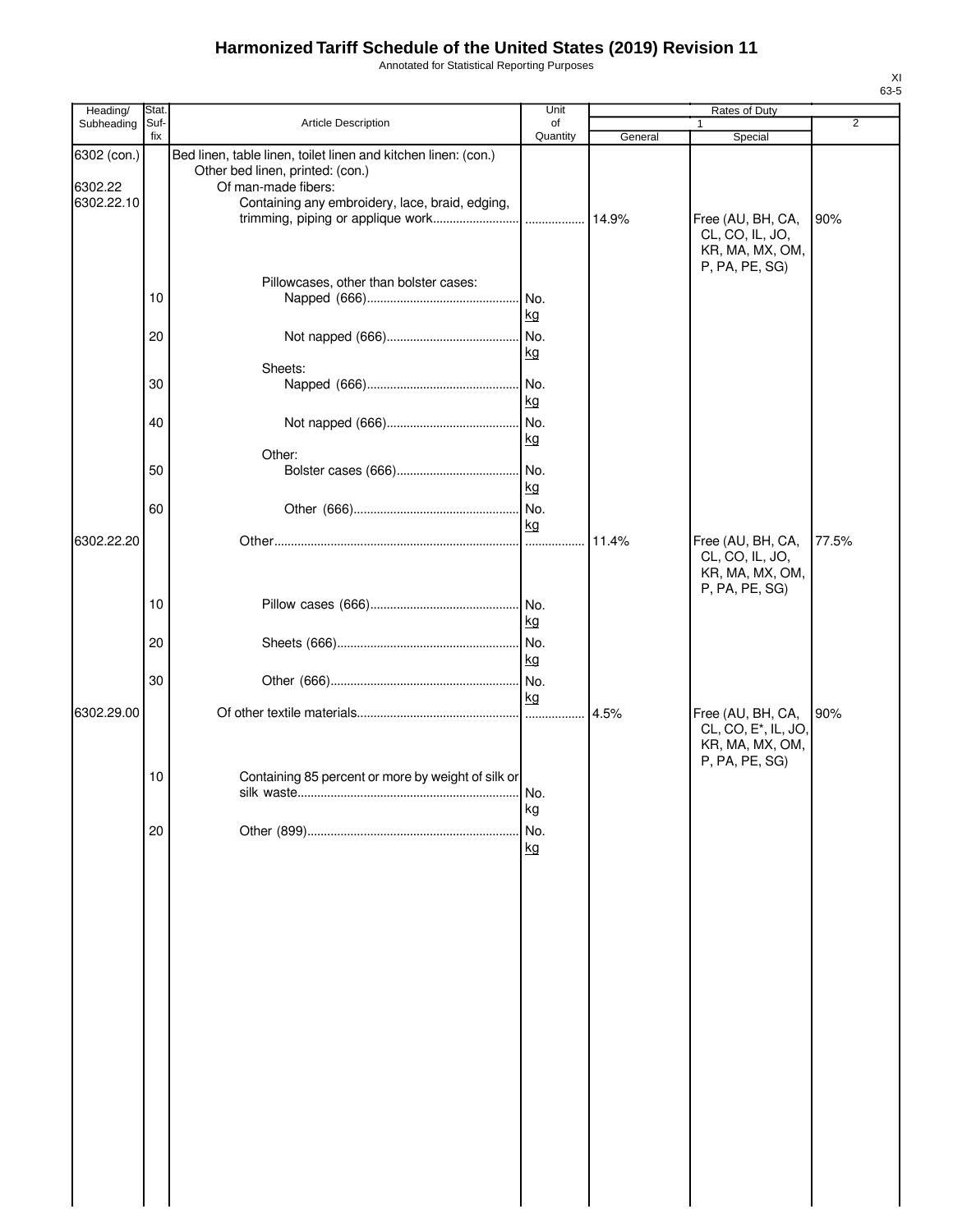Annotated for Statistical Reporting Purposes

| Heading/    | Stat.       |                                                                | Unit           |         | Rates of Duty                      |                |
|-------------|-------------|----------------------------------------------------------------|----------------|---------|------------------------------------|----------------|
| Subheading  | Suf-<br>fix | Article Description                                            | of<br>Quantity | General | 1                                  | $\overline{2}$ |
| 6302 (con.) |             | Bed linen, table linen, toilet linen and kitchen linen: (con.) |                |         | Special                            |                |
|             |             | Other bed linen:                                               |                |         |                                    |                |
| 6302.31     |             | Of cotton:                                                     |                |         |                                    |                |
|             |             | Containing any embroidery, lace, braid, edging,                |                |         |                                    |                |
|             |             | trimming, piping or applique work:                             |                |         |                                    |                |
| 6302.31.30  |             |                                                                |                |         | Free (AU, BH, CA,                  | 90%            |
|             |             |                                                                |                |         | CL, CO, IL, JO,<br>KR, MA, MX, OM, |                |
|             |             |                                                                |                |         | P, PA, PE, SG)                     |                |
|             | 10          | Pillowcases, other than bolster cases                          |                |         |                                    |                |
|             |             |                                                                | No.            |         |                                    |                |
|             |             |                                                                | kg             |         |                                    |                |
|             | 20          |                                                                | No.            |         |                                    |                |
|             |             |                                                                | kg             |         |                                    |                |
|             | 30          |                                                                | No.            |         |                                    |                |
|             |             |                                                                | kg             |         |                                    |                |
|             |             |                                                                |                |         |                                    |                |
|             | 40          |                                                                | No.            |         |                                    |                |
|             |             |                                                                | kg             |         |                                    |                |
|             | 50          |                                                                | No.            |         |                                    |                |
| 6302.31.50  |             |                                                                | kg             | 20.9%   | Free (AU, BH, CA,                  | 90%            |
|             |             |                                                                |                |         | CL, CO, IL, JO,                    |                |
|             |             |                                                                |                |         | KR, MA, MX, OM,                    |                |
|             |             |                                                                |                |         | P, PA, PE, SG)                     |                |
|             | 10          | Pillowcases, other than bolster cases                          |                |         |                                    |                |
|             |             |                                                                | . No.          |         |                                    |                |
|             |             |                                                                | kg             |         |                                    |                |
|             | 20          |                                                                | INo.           |         |                                    |                |
|             |             |                                                                | kg             |         |                                    |                |
|             | 30          |                                                                | No.            |         |                                    |                |
|             |             |                                                                | kg             |         |                                    |                |
|             | 40          |                                                                | No.            |         |                                    |                |
|             |             |                                                                | kg             |         |                                    |                |
|             | 50          |                                                                |                |         |                                    |                |
|             |             |                                                                | kg             |         |                                    |                |
|             |             |                                                                |                |         |                                    |                |
|             |             |                                                                |                |         |                                    |                |
|             |             |                                                                |                |         |                                    |                |
|             |             |                                                                |                |         |                                    |                |
|             |             |                                                                |                |         |                                    |                |
|             |             |                                                                |                |         |                                    |                |
|             |             |                                                                |                |         |                                    |                |
|             |             |                                                                |                |         |                                    |                |
|             |             |                                                                |                |         |                                    |                |
|             |             |                                                                |                |         |                                    |                |
|             |             |                                                                |                |         |                                    |                |
|             |             |                                                                |                |         |                                    |                |
|             |             |                                                                |                |         |                                    |                |
|             |             |                                                                |                |         |                                    |                |
|             |             |                                                                |                |         |                                    |                |
|             |             |                                                                |                |         |                                    |                |
|             |             |                                                                |                |         |                                    |                |
|             |             |                                                                |                |         |                                    |                |
|             |             |                                                                |                |         |                                    |                |
|             |             |                                                                |                |         |                                    |                |
|             |             |                                                                |                |         |                                    |                |
|             |             |                                                                |                |         |                                    |                |
|             |             |                                                                |                |         |                                    |                |
|             |             |                                                                |                |         |                                    |                |
|             |             |                                                                |                |         |                                    |                |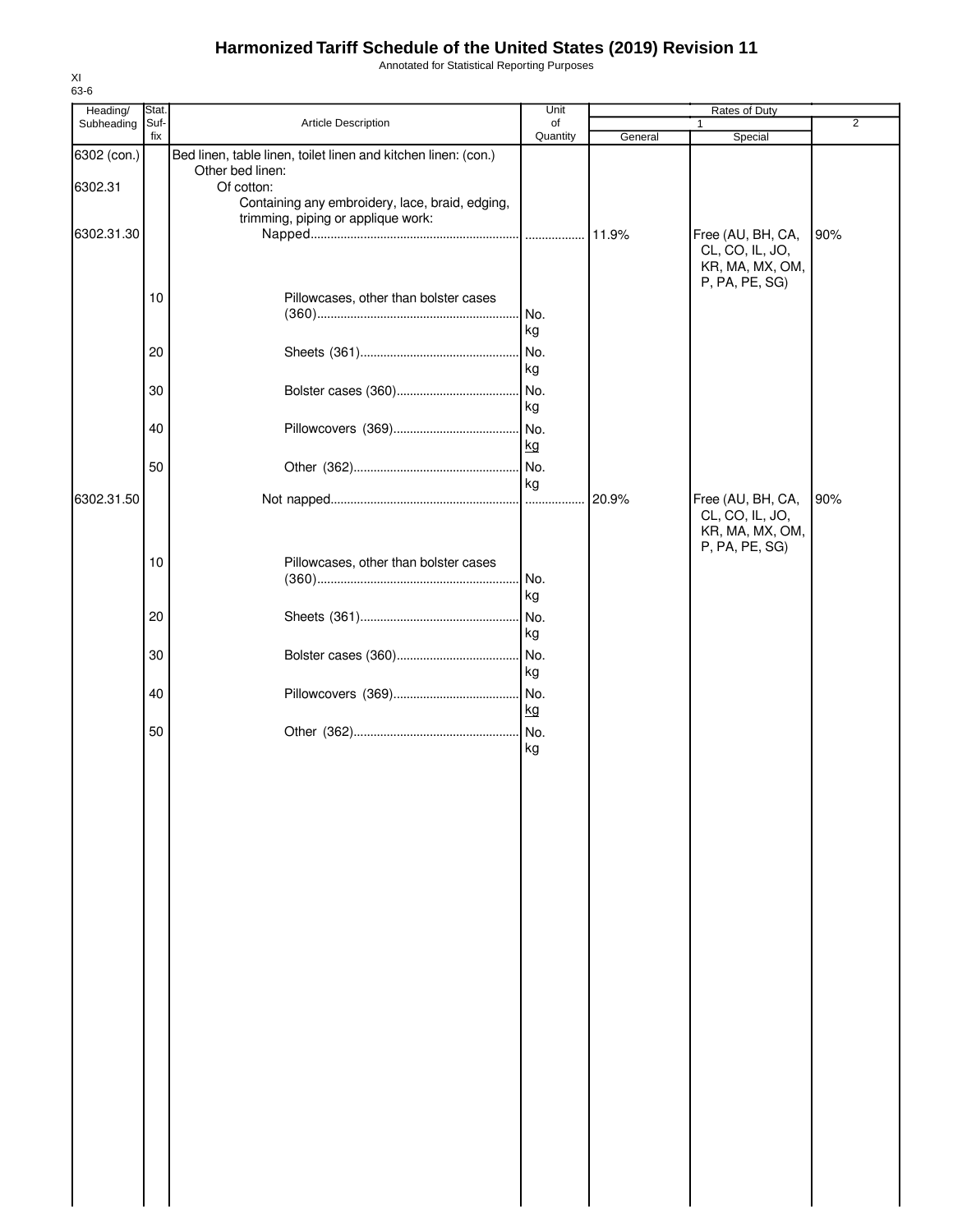Annotated for Statistical Reporting Purposes

| Heading/                         | Stat. |                                                                                                                | Unit     |         | Rates of Duty                                                             |                |
|----------------------------------|-------|----------------------------------------------------------------------------------------------------------------|----------|---------|---------------------------------------------------------------------------|----------------|
| Subheading                       | Suf-  | Article Description                                                                                            | of       |         | $\mathbf{1}$                                                              | $\overline{2}$ |
| 6302 (con.)<br>6302.31<br>(con.) | fix   | Bed linen, table linen, toilet linen and kitchen linen: (con.)<br>Other bed linen: (con.)<br>Of cotton: (con.) | Quantity | General | Special                                                                   |                |
|                                  |       | Other:                                                                                                         |          |         |                                                                           |                |
| 6302.31.70                       |       |                                                                                                                |          | 3.8%    | Free (AU, BH, CA,                                                         | 25%            |
|                                  | 10    | Pillowcases, other than bolster cases                                                                          | No.      |         | CL, CO, IL, JO,<br>KR, MA, MX, OM,<br>P, PA, PE, SG)                      |                |
|                                  |       |                                                                                                                | kg       |         |                                                                           |                |
|                                  | 20    |                                                                                                                | No.      |         |                                                                           |                |
|                                  |       |                                                                                                                | kg       |         |                                                                           |                |
|                                  | 30    |                                                                                                                |          |         |                                                                           |                |
|                                  |       |                                                                                                                | kg       |         |                                                                           |                |
|                                  | 40    |                                                                                                                |          |         |                                                                           |                |
|                                  |       |                                                                                                                |          |         |                                                                           |                |
|                                  |       |                                                                                                                | kg       |         |                                                                           |                |
|                                  | 50    |                                                                                                                |          |         |                                                                           |                |
|                                  |       |                                                                                                                | kg       |         |                                                                           |                |
| 6302.31.90                       |       |                                                                                                                |          | 6.7%    | Free (AU, BH, CA,<br>CL, CO, IL, JO,<br>KR, MA, MX, OM,<br>P, PA, PE, SG) | 25%            |
|                                  | 10    | Pillowcases, other than bolster cases                                                                          |          |         |                                                                           |                |
|                                  |       |                                                                                                                | No.      |         |                                                                           |                |
|                                  |       |                                                                                                                | kg       |         |                                                                           |                |
|                                  | 20    |                                                                                                                | No.      |         |                                                                           |                |
|                                  |       |                                                                                                                | kg       |         |                                                                           |                |
|                                  | 30    |                                                                                                                | No.      |         |                                                                           |                |
|                                  |       |                                                                                                                | kg       |         |                                                                           |                |
|                                  | 40    |                                                                                                                | No.      |         |                                                                           |                |
|                                  |       |                                                                                                                | kg       |         |                                                                           |                |
|                                  | 50    |                                                                                                                |          |         |                                                                           |                |
|                                  |       |                                                                                                                | kg       |         |                                                                           |                |
|                                  |       |                                                                                                                |          |         |                                                                           |                |
|                                  |       |                                                                                                                |          |         |                                                                           |                |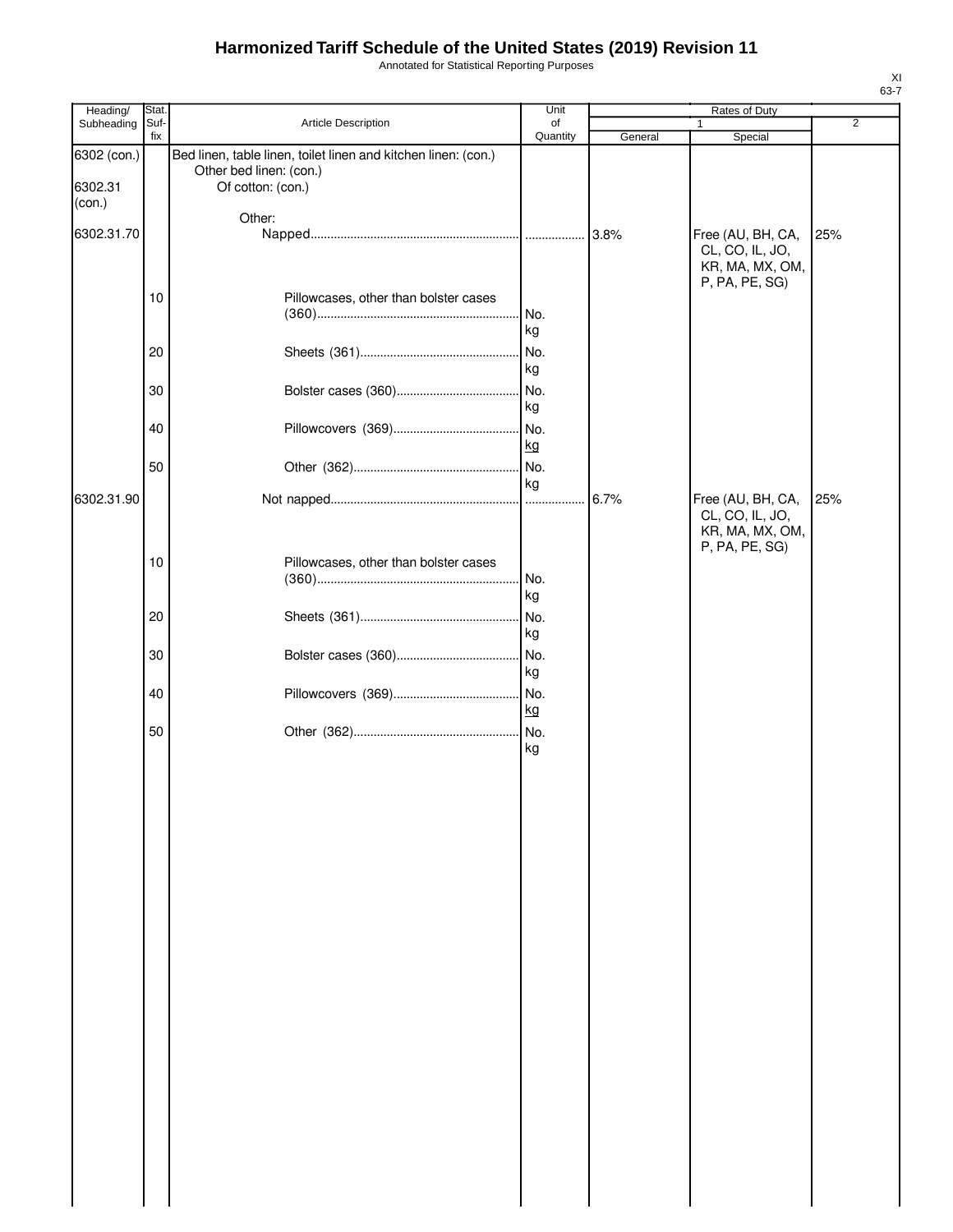Annotated for Statistical Reporting Purposes

| Heading/               | Stat. |                                                                                                                  | Unit      |         | Rates of Duty                                           |                |
|------------------------|-------|------------------------------------------------------------------------------------------------------------------|-----------|---------|---------------------------------------------------------|----------------|
| Subheading             | Suf-  | Article Description                                                                                              | of        |         | 1                                                       | $\overline{2}$ |
|                        | fix   |                                                                                                                  | Quantity  | General | Special                                                 |                |
| 6302 (con.)<br>6302.32 |       | Bed linen, table linen, toilet linen and kitchen linen: (con.)<br>Other bed linen: (con.)<br>Of man-made fibers: |           |         |                                                         |                |
| 6302.32.10             |       | Containing any embroidery, lace, braid, edging,                                                                  |           |         | Free (AU, BH, CA,<br>CL, CO, IL, JO,<br>KR, MA, MX, OM, | 90%            |
|                        | 10    | Pillowcases, other than bolster cases:                                                                           | No.       |         | P, PA, PE, SG)                                          |                |
|                        | 20    |                                                                                                                  | kg<br>No. |         |                                                         |                |
|                        |       |                                                                                                                  | kg        |         |                                                         |                |
|                        | 30    | Sheets:                                                                                                          | No.<br>kg |         |                                                         |                |
|                        | 40    |                                                                                                                  | No.<br>kg |         |                                                         |                |
|                        | 50    | Other:                                                                                                           | No.<br>kg |         |                                                         |                |
|                        | 60    |                                                                                                                  | No.<br>kg |         |                                                         |                |
| 6302.32.20             |       |                                                                                                                  |           | 11.4%   | Free (AU, BH, CA,<br>CL, CO, IL, JO,<br>KR, MA, MX, OM, | 77.5%          |
|                        | 10    | Pillowcases, other than bolster cases:                                                                           | No.       |         | P, PA, PE, SG)                                          |                |
|                        | 20    |                                                                                                                  | kg<br>No. |         |                                                         |                |
|                        |       |                                                                                                                  | kg        |         |                                                         |                |
|                        |       | Sheets:                                                                                                          |           |         |                                                         |                |
|                        | 30    |                                                                                                                  | No.<br>kg |         |                                                         |                |
|                        | 40    | Other:                                                                                                           | No.<br>kg |         |                                                         |                |
|                        | 50    |                                                                                                                  | No.<br>kg |         |                                                         |                |
|                        | 60    |                                                                                                                  | No.<br>kg |         |                                                         |                |
|                        |       |                                                                                                                  |           |         |                                                         |                |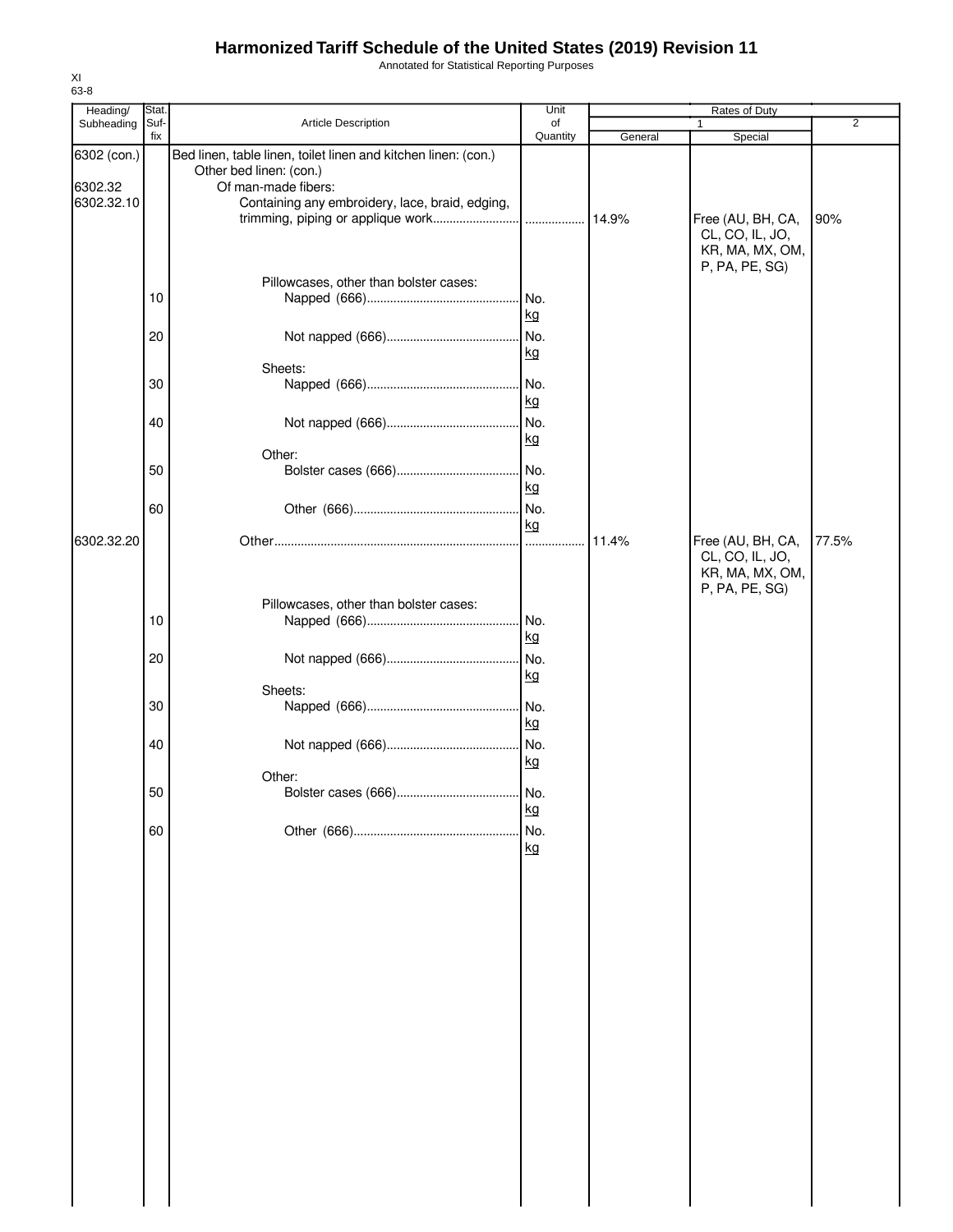Annotated for Statistical Reporting Purposes

| Heading/                  | Stat.       |                                                                                           | Unit           |         | Rates of Duty                                                                              |                |
|---------------------------|-------------|-------------------------------------------------------------------------------------------|----------------|---------|--------------------------------------------------------------------------------------------|----------------|
| Subheading                | Suf-<br>fix | Article Description                                                                       | of<br>Quantity | General | 1<br>Special                                                                               | $\overline{2}$ |
| 6302 (con.)<br>6302.39.00 |             | Bed linen, table linen, toilet linen and kitchen linen: (con.)<br>Other bed linen: (con.) |                | 4.3%    | Free (AU, BH, CA,<br>CL, CO, E <sup>*</sup> , IL, JO,                                      | 90%            |
|                           | 10          |                                                                                           | kg             |         | KR, MA, MX, OM,<br>P, PA, PE, SG)                                                          |                |
|                           | 20          | Other:<br>Containing 85 percent or more by weight of                                      | No.<br>kg      |         |                                                                                            |                |
|                           | 30          |                                                                                           | No.<br>kg      |         |                                                                                            |                |
| 6302.40<br>6302.40.10 00  |             | Table linen, knitted or crocheted:                                                        | kg             | 6.4%    | Free (AU, BH, CA,<br>CL, CO, E <sup>*</sup> , IL, JO,<br>KR, MA, MX, OM,<br>P, PA, PE, SG) | 90%            |
| 6302.40.20                |             |                                                                                           |                | 6.8%    | Free (AU, BH, CA,<br>CL, CO, E <sup>*</sup> , IL, JO,<br>KR, MA, MX, OM,<br>P, PA, PE, SG) | 90%            |
|                           | 10          |                                                                                           | No.<br>kg      |         |                                                                                            |                |
|                           | 20          |                                                                                           | No.<br>kg      |         |                                                                                            |                |
|                           |             |                                                                                           |                |         |                                                                                            |                |
|                           |             |                                                                                           |                |         |                                                                                            |                |
|                           |             |                                                                                           |                |         |                                                                                            |                |
|                           |             |                                                                                           |                |         |                                                                                            |                |
|                           |             |                                                                                           |                |         |                                                                                            |                |
|                           |             |                                                                                           |                |         |                                                                                            |                |
|                           |             |                                                                                           |                |         |                                                                                            |                |
|                           |             |                                                                                           |                |         |                                                                                            |                |
|                           |             |                                                                                           |                |         |                                                                                            |                |
|                           |             |                                                                                           |                |         |                                                                                            |                |
|                           |             |                                                                                           |                |         |                                                                                            |                |
|                           |             |                                                                                           |                |         |                                                                                            |                |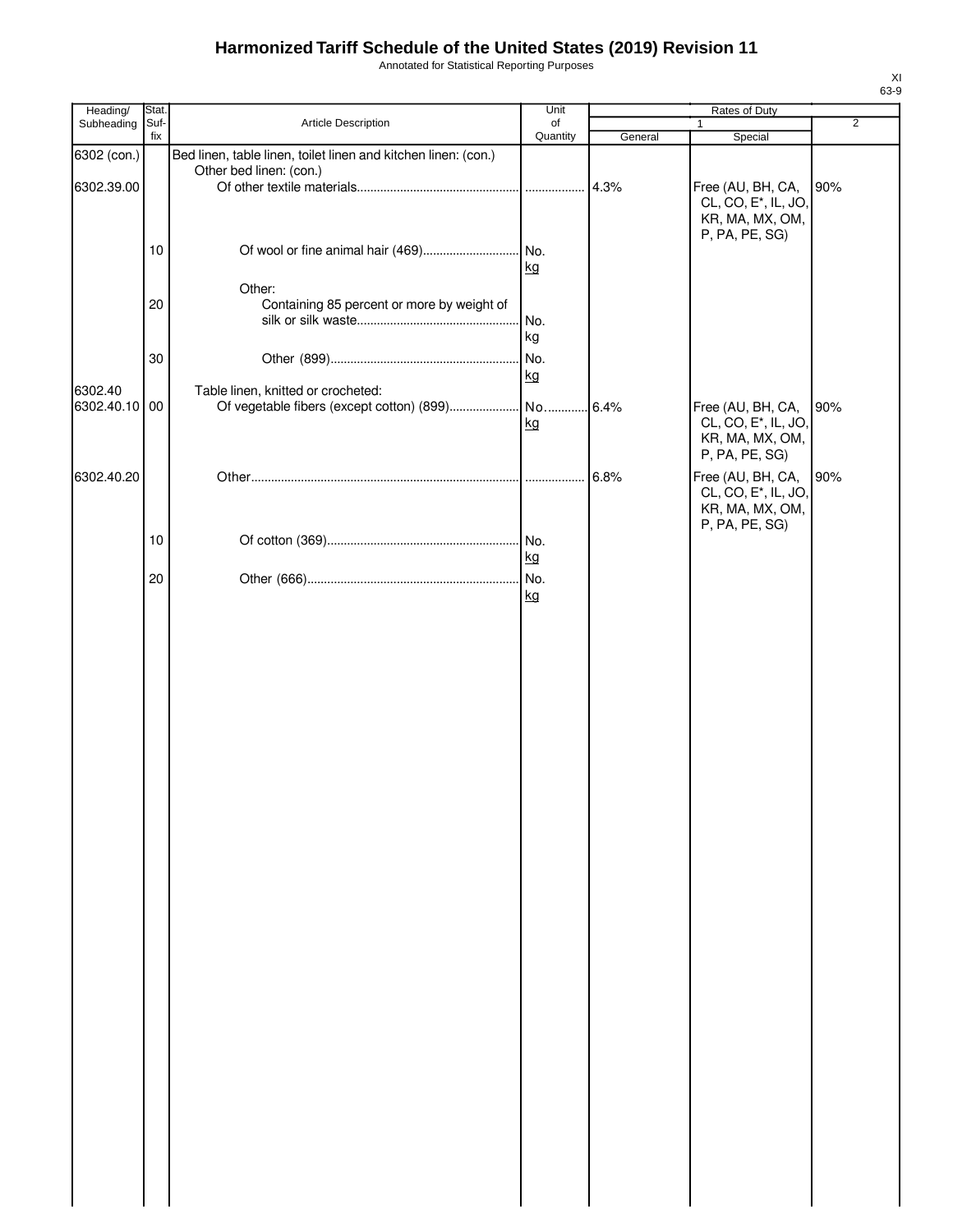Annotated for Statistical Reporting Purposes

| Heading/      | Stat. |                                                                | Unit            |         | Rates of Duty                                                             |                |
|---------------|-------|----------------------------------------------------------------|-----------------|---------|---------------------------------------------------------------------------|----------------|
| Subheading    | Suf-  | Article Description                                            | of              |         | 1                                                                         | $\overline{2}$ |
| 6302 (con.)   | fix   | Bed linen, table linen, toilet linen and kitchen linen: (con.) | Quantity        | General | Special                                                                   |                |
| 6302.51       |       | Other table linen:<br>Of cotton:                               |                 |         |                                                                           |                |
| 6302.51.10 00 |       | Tablecloths and napkins:                                       | No 6.1%<br>kg   |         | Free (AU, BH, CA,<br>CL, CO, IL, JO,<br>KR, MA, MX, OM,<br>P, PA, PE, SG) | 30%            |
| 6302.51.20 00 |       | Other:                                                         | No 4.8%<br>kg   |         | Free (AU, BH, CA,<br>CL, CO, IL, JO,<br>KR, MA, MX, OM,<br>P, PA, PE, SG) | 30%            |
| 6302.51.30 00 |       |                                                                | No 5.8%<br>kg   |         | Free (AU, BH, CA,<br>CL, CO, IL, JO,<br>KR, MA, MX, OM,<br>P, PA, PE, SG) | 40%            |
| 6302.51.40 00 |       |                                                                | No<br>kg        | 6.3%    | Free (AU, BH, CA,<br>CL, CO, IL, JO,<br>KR, MA, MX, OM,<br>P, PA, PE, SG) | 40%            |
| 6302.53.00    |       |                                                                |                 | 11.3%   | Free (AU, BH, CA,<br>CL, CO, IL, JO,<br>KR, MA, MX, OM,<br>P, PA, PE, SG) | 90%            |
|               | 10    | Tablecloths and napkins:                                       | . No.<br>kg     |         |                                                                           |                |
|               | 20    |                                                                | No.             |         |                                                                           |                |
|               | 30    |                                                                | kg<br>No.<br>kg |         |                                                                           |                |
|               |       |                                                                |                 |         |                                                                           |                |
|               |       |                                                                |                 |         |                                                                           |                |
|               |       |                                                                |                 |         |                                                                           |                |
|               |       |                                                                |                 |         |                                                                           |                |
|               |       |                                                                |                 |         |                                                                           |                |
|               |       |                                                                |                 |         |                                                                           |                |
|               |       |                                                                |                 |         |                                                                           |                |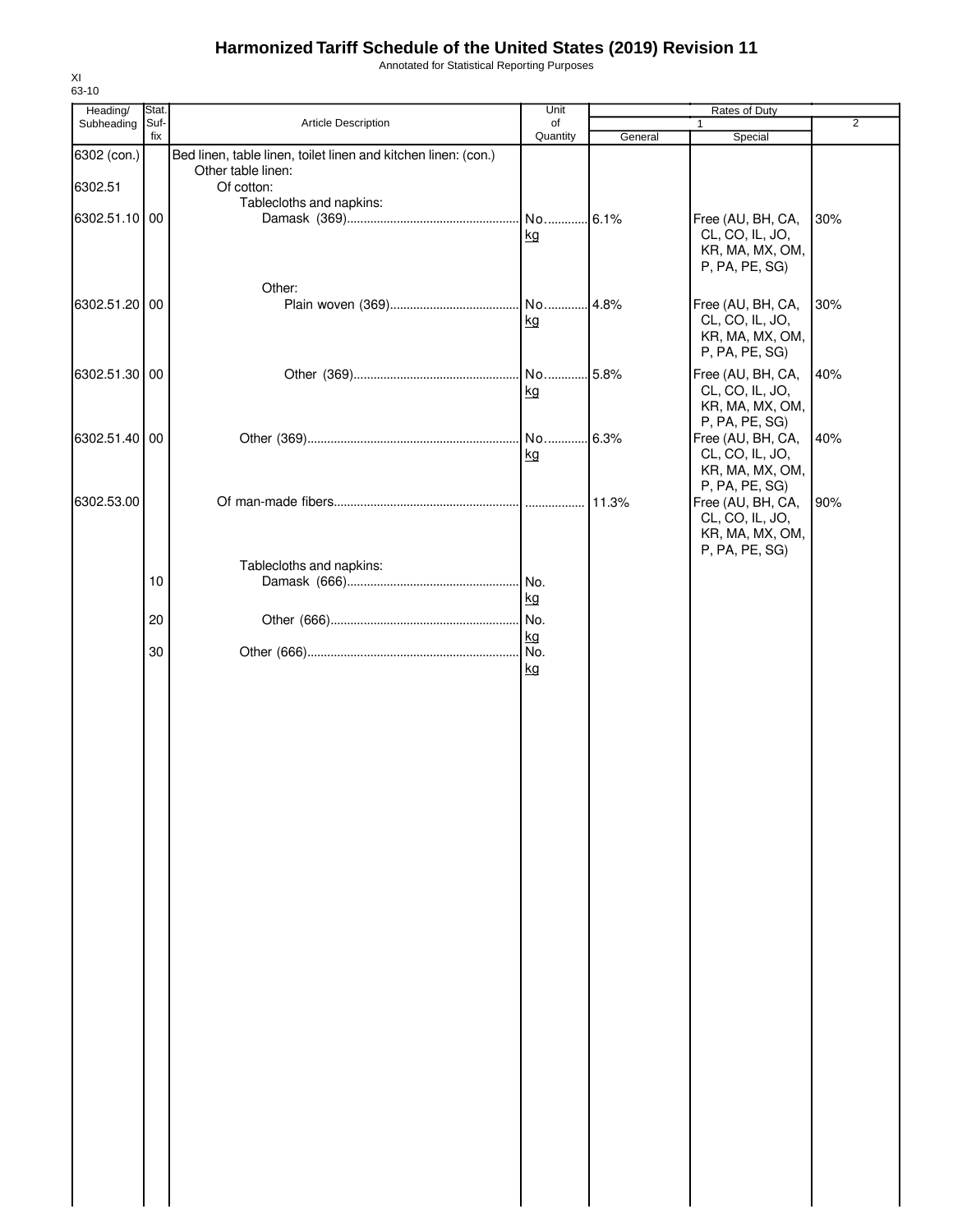Annotated for Statistical Reporting Purposes

| Heading/               | Stat.       |                                                                                                                                        | Unit                   |         | Rates of Duty                                                                              |                |
|------------------------|-------------|----------------------------------------------------------------------------------------------------------------------------------------|------------------------|---------|--------------------------------------------------------------------------------------------|----------------|
| Subheading             | Suf-<br>fix | Article Description                                                                                                                    | of<br>Quantity         | General | $\mathbf{1}$<br>Special                                                                    | $\overline{2}$ |
| 6302 (con.)<br>6302.59 |             | Bed linen, table linen, toilet linen and kitchen linen: (con.)<br>Other table linen: (con.)<br>Of other textile materials:<br>Of flax: |                        |         |                                                                                            |                |
| 6302.59.10             |             |                                                                                                                                        |                        | 5.1%    | Free (AU, BH, CA,<br>CL, CO, E <sup>*</sup> , IL, JO,<br>KR, MA, MX, OM,<br>P, PA, PE, SG) | 90%            |
|                        | 10          |                                                                                                                                        | No.<br>kg              |         |                                                                                            |                |
| 6302.59.20 00          | 20          |                                                                                                                                        | No.<br>kg<br>No.       | Free    |                                                                                            | 90%            |
|                        |             |                                                                                                                                        | kg                     |         |                                                                                            |                |
| 6302.59.30             |             |                                                                                                                                        | .                      | 8.8%    | Free (AU, BH, CA,<br>CL, CO, E <sup>*</sup> , IL, JO,<br>KR, MA, MX, OM,<br>P, PA, PE, SG) | 90%            |
|                        | 10          | Containing 85 percent or more by weight of                                                                                             | No.<br>kg              |         |                                                                                            |                |
|                        | 20          |                                                                                                                                        | No.                    |         |                                                                                            |                |
| 6302.60.00             |             | Toilet linen and kitchen linen, of terry toweling or similar                                                                           | kg<br>.                | 9.1%    | Free (AU, BH, CA,<br>CL, CO, IL, JO,                                                       | 40%            |
|                        |             | Towels:                                                                                                                                |                        |         | KR, MA, MX, OM,<br>P, PA, PE, SG)                                                          |                |
|                        | 10          |                                                                                                                                        | No.<br>kg              |         |                                                                                            |                |
|                        | 20          |                                                                                                                                        | No.                    |         |                                                                                            |                |
|                        | 30          |                                                                                                                                        | kg<br>No.<br><u>kg</u> |         |                                                                                            |                |
|                        |             |                                                                                                                                        |                        |         |                                                                                            |                |
|                        |             |                                                                                                                                        |                        |         |                                                                                            |                |
|                        |             |                                                                                                                                        |                        |         |                                                                                            |                |
|                        |             |                                                                                                                                        |                        |         |                                                                                            |                |
|                        |             |                                                                                                                                        |                        |         |                                                                                            |                |
|                        |             |                                                                                                                                        |                        |         |                                                                                            |                |
|                        |             |                                                                                                                                        |                        |         |                                                                                            |                |
|                        |             |                                                                                                                                        |                        |         |                                                                                            |                |
|                        |             |                                                                                                                                        |                        |         |                                                                                            |                |
|                        |             |                                                                                                                                        |                        |         |                                                                                            |                |
|                        |             |                                                                                                                                        |                        |         |                                                                                            |                |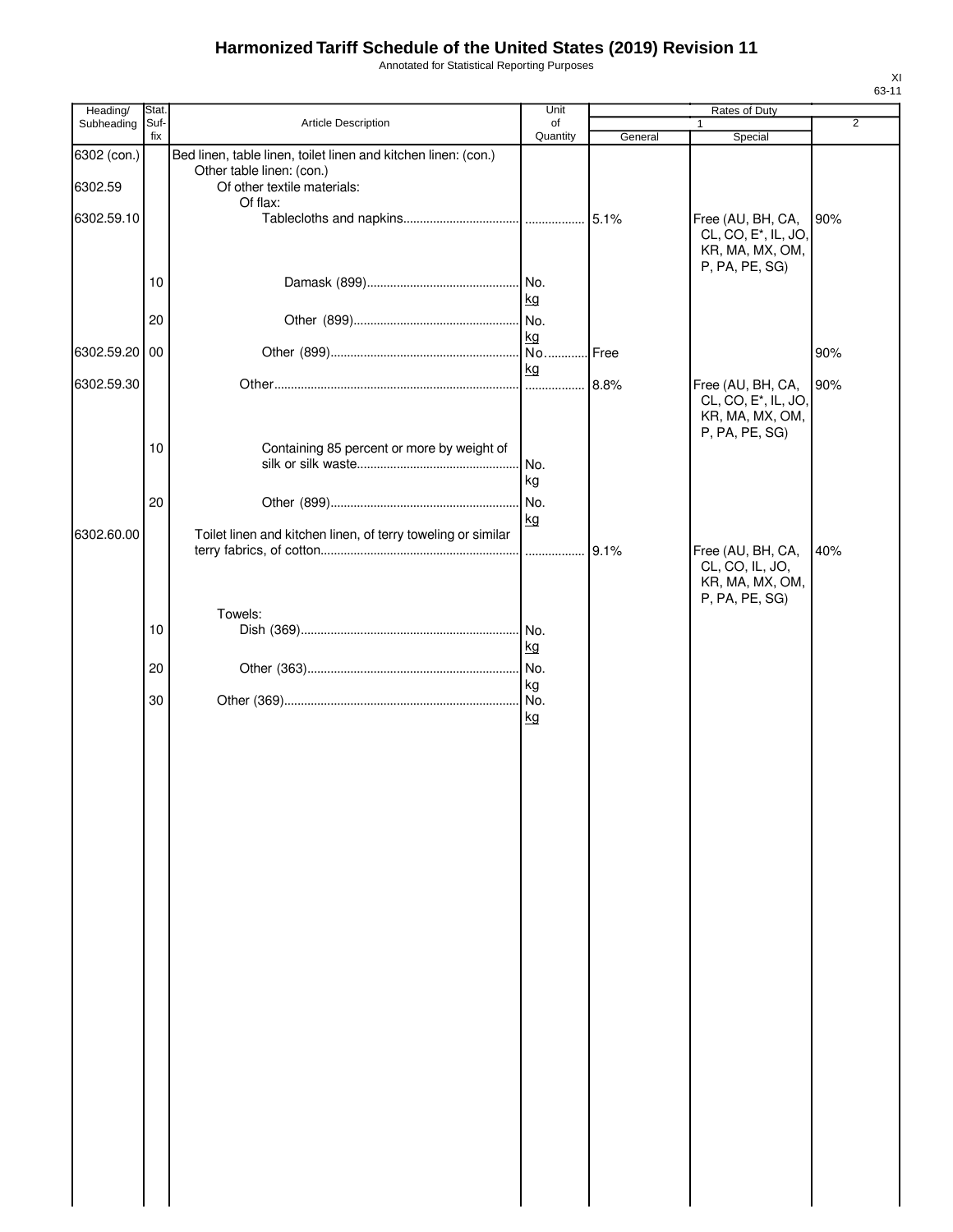Annotated for Statistical Reporting Purposes

| Heading/<br>Subheading | Stat.<br>Suf- | <b>Article Description</b>                                     | Unit<br>of |                        | Rates of Duty                     | $\overline{2}$ |
|------------------------|---------------|----------------------------------------------------------------|------------|------------------------|-----------------------------------|----------------|
|                        | fix           |                                                                | Quantity   | General                | Special                           |                |
| 6302 (con.)            |               | Bed linen, table linen, toilet linen and kitchen linen: (con.) |            |                        |                                   |                |
|                        |               | Other:                                                         |            |                        |                                   |                |
| 6302.91.00             |               |                                                                |            | $9.2\%$ <sup>1/</sup>  | Free (AU, BH, CA,                 | 40%            |
|                        |               |                                                                |            |                        | CL, CO, IL, JO,                   |                |
|                        |               |                                                                |            |                        | KR, MA, MX, OM,                   |                |
|                        |               |                                                                |            |                        | P, PA, PE, SG)                    |                |
|                        |               | Of pile or tufted construction:                                |            |                        |                                   |                |
|                        | 05            | Towels:                                                        | No.        |                        |                                   |                |
|                        |               |                                                                | kg         |                        |                                   |                |
|                        |               |                                                                |            |                        |                                   |                |
|                        | 15            |                                                                | No.        |                        |                                   |                |
|                        | 25            |                                                                | kg<br>No.  |                        |                                   |                |
|                        |               |                                                                | kg         |                        |                                   |                |
|                        |               | Other:                                                         |            |                        |                                   |                |
|                        |               | Towels:                                                        |            |                        |                                   |                |
|                        | 35            | Jacquard figured (363)                                         | No.        |                        |                                   |                |
|                        |               |                                                                | kg         |                        |                                   |                |
|                        |               | Other:                                                         |            |                        |                                   |                |
|                        | 45            |                                                                | No.        |                        |                                   |                |
|                        |               |                                                                | kg         |                        |                                   |                |
|                        | 50            |                                                                | No.        |                        |                                   |                |
|                        |               |                                                                | kg         |                        |                                   |                |
|                        | 60            |                                                                | No.        |                        |                                   |                |
|                        |               |                                                                | kg         |                        |                                   |                |
| 6302.93                |               | Of man-made fibers:                                            |            |                        |                                   |                |
| 6302.93.10             | 00            |                                                                | No         | $.6.2\%$ <sup>1/</sup> | Free (AU, BH, CA,                 | 78%            |
|                        |               |                                                                | kg         |                        | CL, CO, IL, JO,                   |                |
|                        |               |                                                                |            |                        | KR, MA, MX, OM,                   |                |
|                        |               |                                                                |            |                        | P, PA, PE, SG)                    |                |
| 6302.93.20 00          |               |                                                                | No         | $.9.9\%$ <sup>1/</sup> | Free (AU, BH, CA,                 | 90%            |
|                        |               |                                                                | kg         |                        | CL, CO, IL, JO,                   |                |
|                        |               |                                                                |            |                        | KR, MA, MX, OM,<br>P, PA, PE, SG) |                |
| 6302.99                |               | Of other textile materials:                                    |            |                        |                                   |                |
| 6302.99.10 00          |               | Containing 85 percent or more by weight of silk or             |            |                        |                                   |                |
|                        |               |                                                                | No 2.7%    |                        | Free (A, AU, BH,                  | 90%            |
|                        |               |                                                                | kg         |                        | CA, CL, CO, D, E,                 |                |
|                        |               |                                                                |            |                        | IL, JO, KR, MA,                   |                |
|                        |               |                                                                |            |                        | MX, OM, P, PA,                    |                |
|                        |               |                                                                |            |                        | PE, SG)                           |                |
| 6302.99.15             |               |                                                                |            | Free                   |                                   | 40%            |
|                        | 10            |                                                                | No.        |                        |                                   |                |
|                        |               |                                                                | kg         |                        |                                   |                |
|                        | 20            |                                                                | No.        |                        |                                   |                |
|                        |               |                                                                | kg         |                        |                                   |                |
| 6302.99.20             | 00            |                                                                | No.        | $8.4\%$ <sup>1/</sup>  | Free (AU, BH, CA,                 | 90%            |
|                        |               |                                                                | kg         |                        | CL, CO, E <sup>*</sup> , IL, JO,  |                |
|                        |               |                                                                |            |                        | KR, MA, MX, OM,                   |                |
|                        |               |                                                                |            |                        | P, PA, PE, SG)                    |                |
|                        |               |                                                                |            |                        |                                   |                |
|                        |               |                                                                |            |                        |                                   |                |
|                        |               |                                                                |            |                        |                                   |                |
|                        |               |                                                                |            |                        |                                   |                |
|                        |               |                                                                |            |                        |                                   |                |
|                        |               |                                                                |            |                        |                                   |                |
|                        |               |                                                                |            |                        |                                   |                |
|                        |               |                                                                |            |                        |                                   |                |
|                        |               |                                                                |            |                        |                                   |                |
|                        |               |                                                                |            |                        |                                   |                |
|                        |               |                                                                |            |                        |                                   |                |
|                        |               |                                                                |            |                        |                                   |                |
|                        |               |                                                                |            |                        |                                   |                |

XI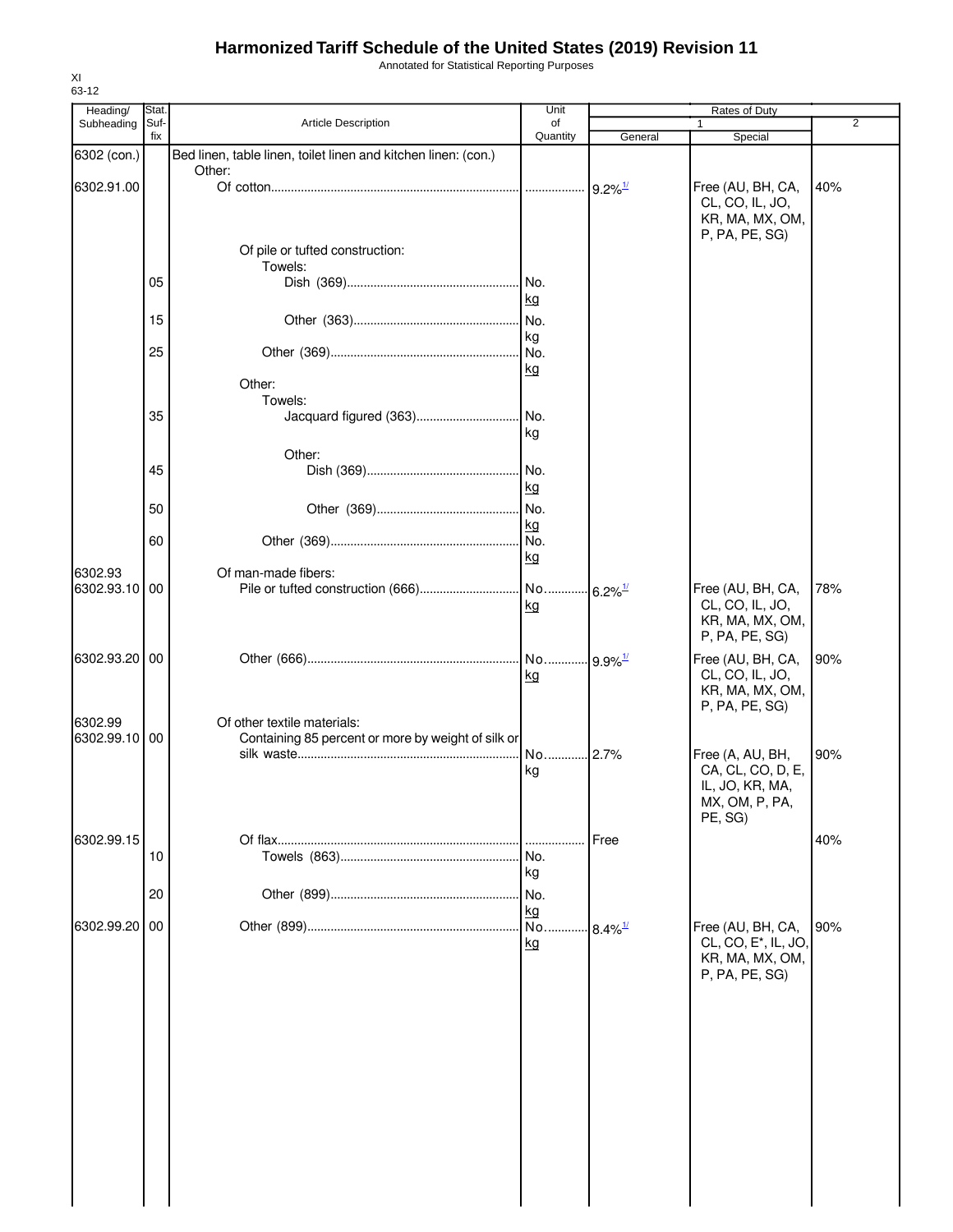Annotated for Statistical Reporting Purposes

| Heading/              | Stat.       |                                                                              | Unit           |         | Rates of Duty                                                                              |                |
|-----------------------|-------------|------------------------------------------------------------------------------|----------------|---------|--------------------------------------------------------------------------------------------|----------------|
| Subheading            | Suf-<br>fix | Article Description                                                          | of<br>Quantity | General | 1<br>Special                                                                               | $\overline{2}$ |
| 6303                  |             | Curtains (including drapes) and interior blinds; curtain or bed<br>valances: |                |         |                                                                                            |                |
|                       |             | Knitted or crocheted:                                                        |                |         |                                                                                            |                |
| 6303.12.00            |             |                                                                              |                | 11.3%   | Free (AU, BH, CA,<br>CL, CO, IL, JO,<br>KR, MA, MX, OM,                                    | 90%            |
|                       | 10          | Window shades and window blinds (666) No.                                    | kg             |         | P, PA, PE, SG)                                                                             |                |
|                       | 90          |                                                                              | No.<br>kg      |         |                                                                                            |                |
| 6303.19<br>6303.19.11 | 00          | Of other textile materials:                                                  | kg             | 10.3%   | Free (AU, BH, CA,<br>CL, CO, IL, JO,                                                       | 90%            |
|                       |             |                                                                              |                |         | KR, MA, MX, OM,<br>P, PA, PE, SG)                                                          |                |
| 6303.19.21            |             |                                                                              |                | 6.4%    | Free (AU, BH, CA,<br>CL, CO, E <sup>*</sup> , IL, JO,<br>KR, MA, MX, OM,<br>P, PA, PE, SG) | 90%            |
|                       | 10          |                                                                              | kg             |         |                                                                                            |                |
|                       | 20          |                                                                              | kg             |         |                                                                                            |                |
|                       |             |                                                                              |                |         |                                                                                            |                |
|                       |             |                                                                              |                |         |                                                                                            |                |
|                       |             |                                                                              |                |         |                                                                                            |                |
|                       |             |                                                                              |                |         |                                                                                            |                |
|                       |             |                                                                              |                |         |                                                                                            |                |
|                       |             |                                                                              |                |         |                                                                                            |                |
|                       |             |                                                                              |                |         |                                                                                            |                |
|                       |             |                                                                              |                |         |                                                                                            |                |
|                       |             |                                                                              |                |         |                                                                                            |                |
|                       |             |                                                                              |                |         |                                                                                            |                |
|                       |             |                                                                              |                |         |                                                                                            |                |
|                       |             |                                                                              |                |         |                                                                                            |                |
|                       |             |                                                                              |                |         |                                                                                            |                |
|                       |             |                                                                              |                |         |                                                                                            |                |
|                       |             |                                                                              |                |         |                                                                                            |                |
|                       |             |                                                                              |                |         |                                                                                            |                |
|                       |             |                                                                              |                |         |                                                                                            |                |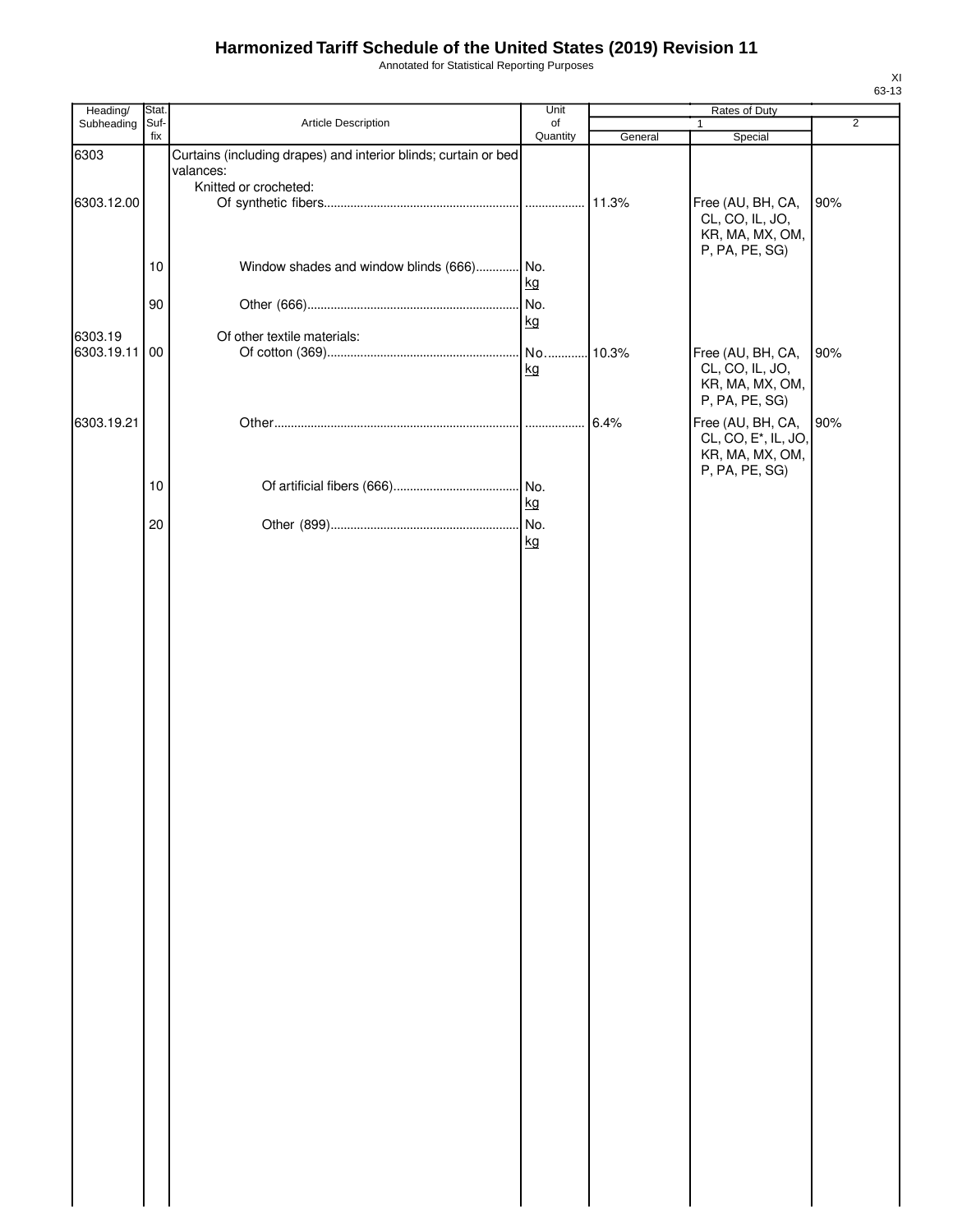Annotated for Statistical Reporting Purposes

| Stat. |                                                      | Unit                                                                   |                                                                                    | Rates of Duty                                                             | 2                                                |
|-------|------------------------------------------------------|------------------------------------------------------------------------|------------------------------------------------------------------------------------|---------------------------------------------------------------------------|--------------------------------------------------|
| fix   |                                                      | Quantity                                                               | General                                                                            | Special                                                                   |                                                  |
|       | valances: (con.)                                     |                                                                        |                                                                                    |                                                                           |                                                  |
|       |                                                      |                                                                        |                                                                                    | Free (AU, BH, CA,<br>CL, CO, IL, JO,<br>KR, MA, MX, OM,                   | 90%                                              |
| 10    | Window curtains (including drapes) and window        | No.<br>kg                                                              |                                                                                    |                                                                           |                                                  |
| 20    |                                                      | kg                                                                     |                                                                                    |                                                                           |                                                  |
|       | Made up from fabrics described in subheading         | kg                                                                     |                                                                                    | Free (AU, BH, CA,<br>CL, CO, IL, JO,<br>KR, MA, MX, OM,<br>P, PA, PE, SG) | 90%                                              |
|       |                                                      |                                                                        | 11.3%                                                                              | Free (AU, BH, CA,<br>CL, CO, IL, JO,<br>KR, MA, MX, OM,<br>P, PA, PE, SG) | 90%                                              |
| 10    | Window curtains (including drapes) and               | kg                                                                     |                                                                                    |                                                                           |                                                  |
| 30    | Window shades and window blinds                      | No.<br>kg                                                              |                                                                                    |                                                                           |                                                  |
| 50    |                                                      | No.<br>kg                                                              |                                                                                    |                                                                           |                                                  |
|       |                                                      | .                                                                      |                                                                                    | Free (AU, BH, CA,<br>CL, CO, E <sup>*</sup> , IL, JO,<br>KR, MA, MX, OM,  | 90%                                              |
| 10    |                                                      | kg                                                                     |                                                                                    |                                                                           |                                                  |
| 30    | Other:<br>Containing 85 percent or more by weight of | No.                                                                    |                                                                                    |                                                                           |                                                  |
| 60    |                                                      | No.<br>kg                                                              |                                                                                    |                                                                           |                                                  |
|       |                                                      |                                                                        |                                                                                    |                                                                           |                                                  |
|       |                                                      |                                                                        |                                                                                    |                                                                           |                                                  |
|       |                                                      |                                                                        |                                                                                    |                                                                           |                                                  |
|       |                                                      |                                                                        |                                                                                    |                                                                           |                                                  |
|       |                                                      |                                                                        |                                                                                    |                                                                           |                                                  |
|       |                                                      |                                                                        |                                                                                    |                                                                           |                                                  |
|       | Suf-<br>6303.92.10 00                                | <b>Article Description</b><br>Other:<br>Of synthetic fibers:<br>Other: | of<br>Curtains (including drapes) and interior blinds; curtain or bed<br>No.<br>kg | 10.3%<br>$11.3\%$ <sup>1/</sup>                                           | $\mathbf{1}$<br>P, PA, PE, SG)<br>P, PA, PE, SG) |

XI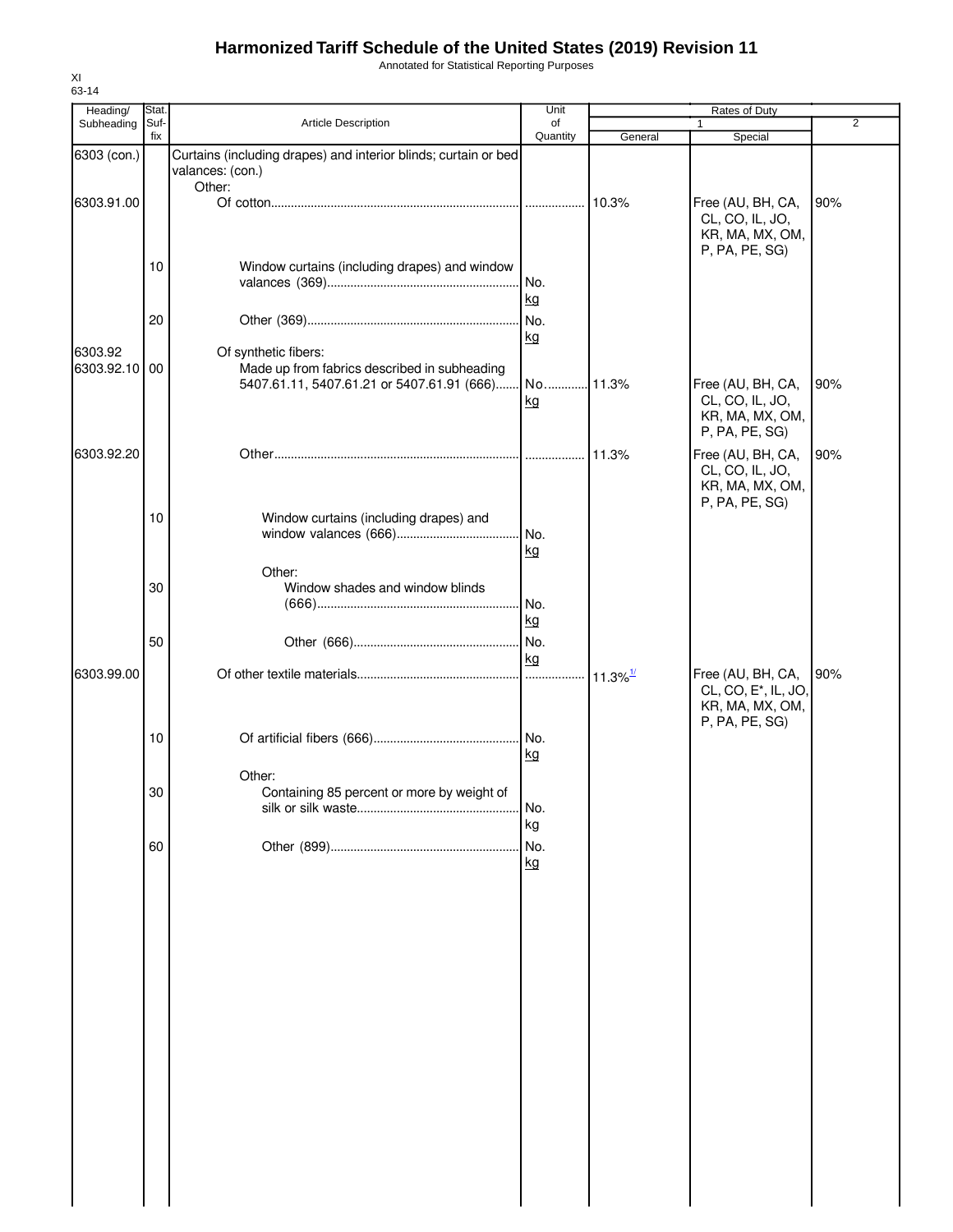Annotated for Statistical Reporting Purposes

| Heading/      | Stat.       |                                                                            | Unit           |         | Rates of Duty                                                                              |                |
|---------------|-------------|----------------------------------------------------------------------------|----------------|---------|--------------------------------------------------------------------------------------------|----------------|
| Subheading    | Suf-<br>fix | Article Description                                                        | of<br>Quantity | General | $\mathbf{1}$<br>Special                                                                    | $\overline{2}$ |
| 6304          |             | Other furnishing articles, excluding those of heading 9404:<br>Bedspreads: |                |         |                                                                                            |                |
| 6304.11       |             | Knitted or crocheted:                                                      |                |         |                                                                                            |                |
| 6304.11.10 00 |             |                                                                            | No<br>kg       | 12%     | Free (AU, BH, CA,<br>CL, CO, IL, JO,<br>KR, MA, MX, OM,<br>P, PA, PE, SG)                  | 90%            |
| 6304.11.20 00 |             |                                                                            | kg             | .6.5%   | Free (AU, BH, CA,<br>CL, CO, IL, JO,<br>KR, MA, MX, OM,<br>P, PA, PE, SG)                  | 77.5%          |
| 6304.11.30 00 |             |                                                                            | No<br>kg       | 5.9%    | Free (AU, BH, CA,<br>CL, CO, E <sup>*</sup> , IL, JO,<br>KR, MA, MX, OM,<br>P, PA, PE, SG) | 90%            |
|               |             |                                                                            |                |         |                                                                                            |                |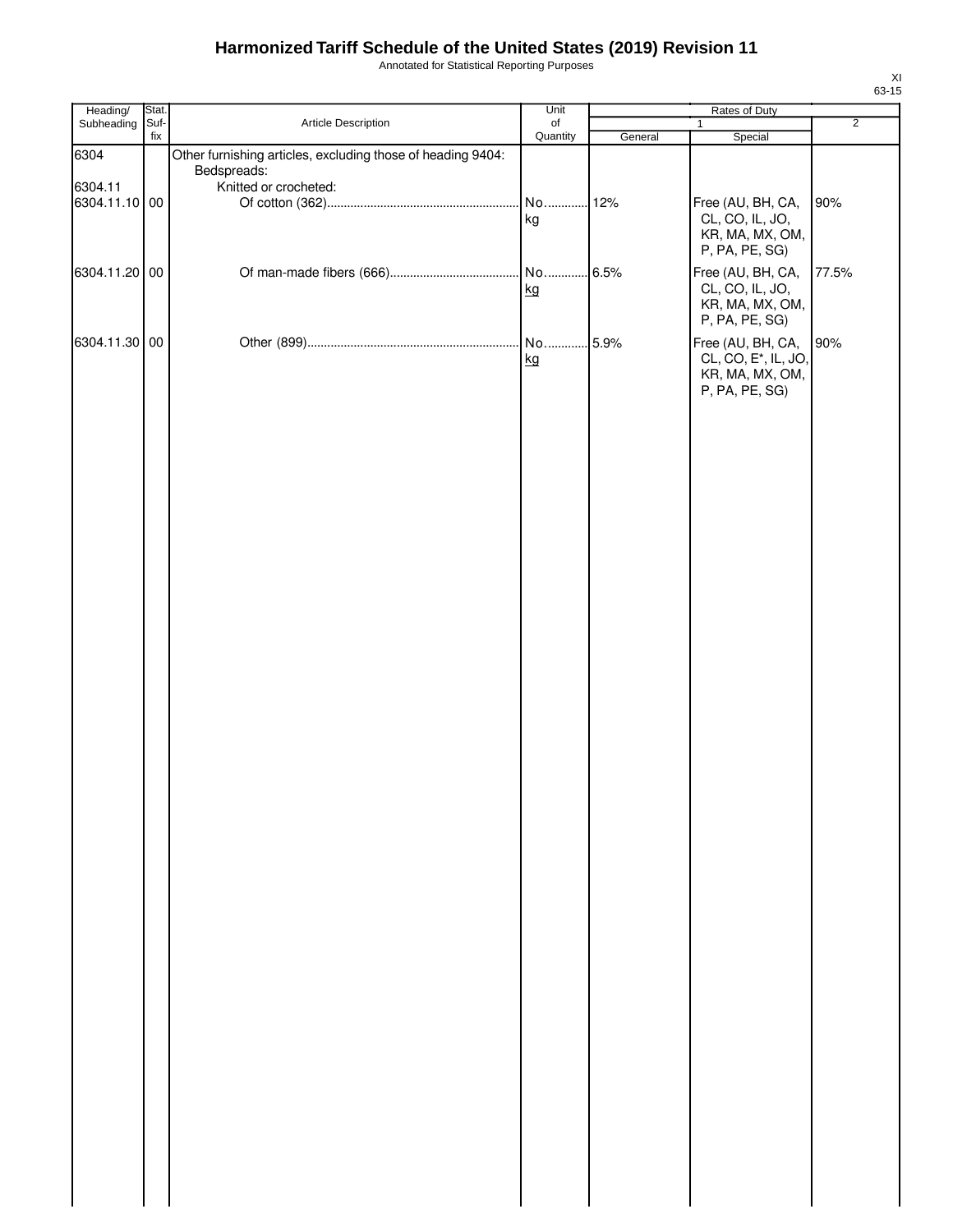Annotated for Statistical Reporting Purposes

| Heading/      | Stat.       |                                                                                                             | Unit           |         | Rates of Duty                                                                              |       |
|---------------|-------------|-------------------------------------------------------------------------------------------------------------|----------------|---------|--------------------------------------------------------------------------------------------|-------|
| Subheading    | Suf-<br>fix | <b>Article Description</b>                                                                                  | of<br>Quantity | General | $\mathbf{1}$<br>Special                                                                    | 2     |
| 6304 (con.)   |             | Other furnishing articles, excluding those of heading 9404:<br>(con.)                                       |                |         |                                                                                            |       |
| 6304.19       |             | Bedspreads: (con.)<br>Other:<br>Of cotton:                                                                  |                |         |                                                                                            |       |
| 6304.19.05 00 |             | Containing any embroidery, lace, braid,<br>edging, trimming, piping or applique work                        |                |         |                                                                                            |       |
|               |             |                                                                                                             | kg             |         | Free (AU, BH, CA,<br>CL, CO, IL, JO,<br>KR, MA, MX, OM,<br>P, PA, PE, SG)                  | 90%   |
| 6304.19.10 00 |             |                                                                                                             | kg             |         | Free (AU, BH, CA,<br>CL, CO, IL, JO,<br>KR, MA, MX, OM,<br>P, PA, PE, SG)                  | 25%   |
| 6304.19.15 00 |             | Of man-made fibers:<br>Containing any embroidery, lace, braid,<br>edging, trimming, piping or applique work | No 14.9%       |         |                                                                                            | 90%   |
|               |             |                                                                                                             | kg             |         | Free (AU, BH, CA,<br>CL, CO, IL, JO,<br>KR, MA, MX, OM,<br>P, PA, PE, SG)                  |       |
| 6304.19.20 00 |             |                                                                                                             | kg             |         | Free (AU, BH, CA,<br>CL, CO, IL, JO,<br>KR, MA, MX, OM,<br>P, PA, PE, SG)                  | 77.5% |
| 6304.19.30    |             |                                                                                                             |                | 6.3%    | Free (AU, BH, CA,<br>CL, CO, E <sup>*</sup> , IL, JO,<br>KR, MA, MX, OM,<br>P, PA, PE, SG) | 90%   |
|               | 30          | Containing 85 percent or more by weight of                                                                  | No.<br>kg      |         |                                                                                            |       |
|               | 40          | Other:<br>Of wool or fine animal hair (469) No.                                                             | <u>kg</u>      |         |                                                                                            |       |
|               | 60          |                                                                                                             | kg             |         |                                                                                            |       |
|               |             |                                                                                                             |                |         |                                                                                            |       |
|               |             |                                                                                                             |                |         |                                                                                            |       |
|               |             |                                                                                                             |                |         |                                                                                            |       |
|               |             |                                                                                                             |                |         |                                                                                            |       |
|               |             |                                                                                                             |                |         |                                                                                            |       |
|               |             |                                                                                                             |                |         |                                                                                            |       |
|               |             |                                                                                                             |                |         |                                                                                            |       |
|               |             |                                                                                                             |                |         |                                                                                            |       |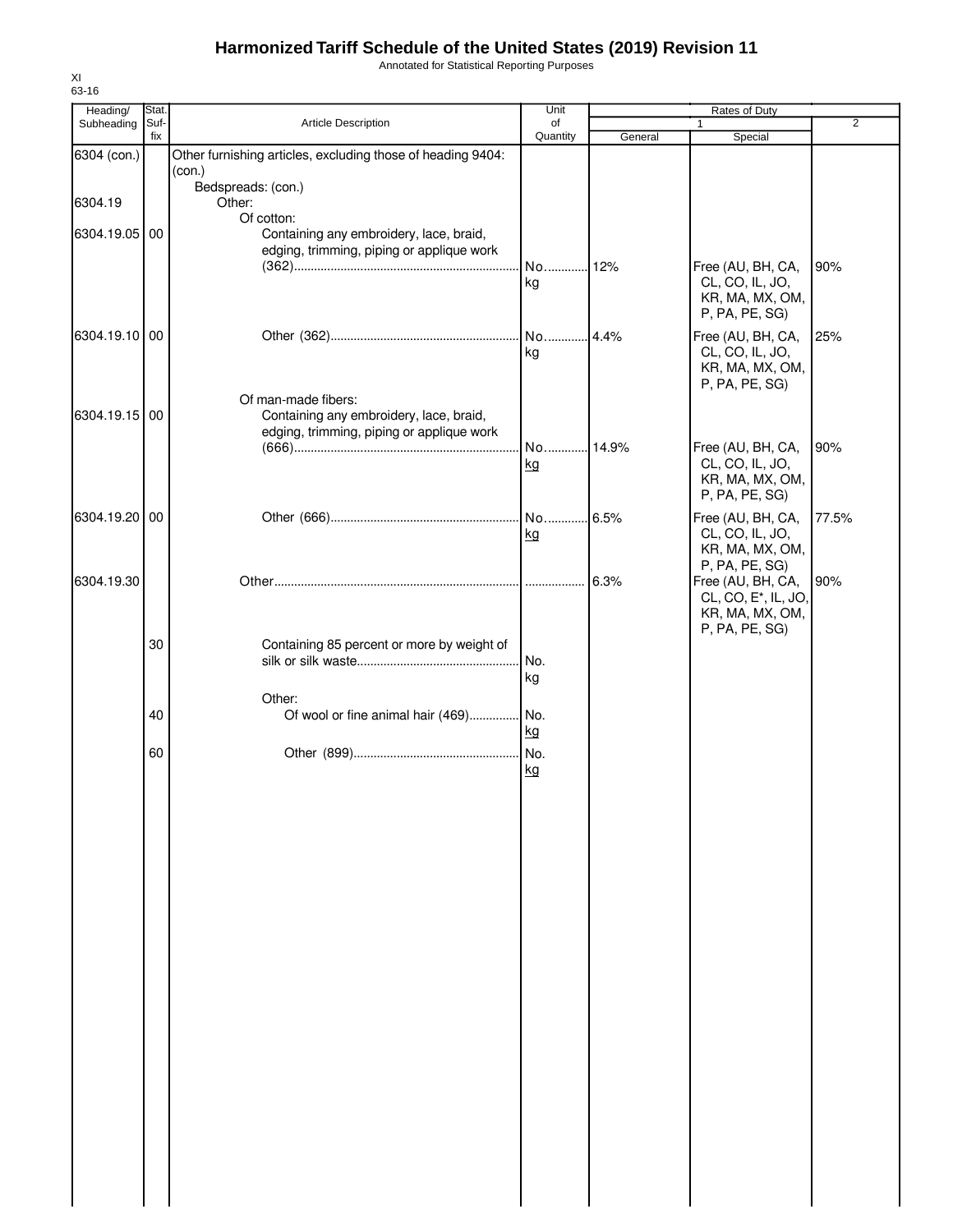Annotated for Statistical Reporting Purposes

| Heading/      | Stat. |                                                                       | Unit            |                       | Rates of Duty                                                                              |                |
|---------------|-------|-----------------------------------------------------------------------|-----------------|-----------------------|--------------------------------------------------------------------------------------------|----------------|
| Subheading    | Suf-  | Article Description                                                   | of              |                       |                                                                                            | $\overline{2}$ |
|               | fix   |                                                                       | Quantity        | General               | Special                                                                                    |                |
| 6304 (con.)   |       | Other furnishing articles, excluding those of heading 9404:<br>(con.) |                 |                       |                                                                                            |                |
| 6304.20.00    |       | Bed nets specified in subheading note 1 to this chapter               | .               | 5.8%                  | Free (AU, BH, CA,<br>CL, CO, E <sup>*</sup> , IL, JO,<br>KR, MA, MX, OM,<br>P, PA, PE, SG) | 90%            |
|               | 20    |                                                                       | kg              |                       |                                                                                            |                |
|               | 40    |                                                                       | No.<br>kg       |                       |                                                                                            |                |
|               |       | Other:                                                                |                 |                       |                                                                                            |                |
|               | 50    |                                                                       | kg              |                       |                                                                                            |                |
|               |       | Other:                                                                |                 |                       |                                                                                            |                |
|               | 60    | Containing 85 percent or more by weight of                            | No.<br>kg       |                       |                                                                                            |                |
|               | 70    |                                                                       | . doz.          |                       |                                                                                            |                |
|               |       |                                                                       | kg              |                       |                                                                                            |                |
| 6304.91.01    |       | Other:                                                                | No              | 5.8%                  | Free (AU, BH, CA,                                                                          | 90%            |
|               |       |                                                                       | kg              |                       | CL, CO, E <sup>*</sup> , IL, JO,<br>KR, MA, MX, OM,<br>P, PA, PE, SG)                      |                |
|               | 20    |                                                                       | No.<br>kg       |                       |                                                                                            |                |
|               | 40    |                                                                       | No.<br>kg       |                       |                                                                                            |                |
|               | 50    | Other:<br>Of wool or fine animal hair (469)                           | . No.<br>kg     |                       |                                                                                            |                |
|               | 60    | Other:<br>Containing 85 percent or more by weight                     | No.<br>kg       |                       |                                                                                            |                |
|               | 70    |                                                                       | doz.            |                       |                                                                                            |                |
| 6304.92.00 00 |       | Not knitted or crocheted, of cotton (369).                            | kg<br>No.<br>kg | $6.3\%$ <sup>1/</sup> | Free (AU, BH, CA,<br>CL, CO, IL, JO,<br>KR, MA, MX, OM,<br>P, PA, PE, SG)                  | 40%            |
| 6304.93.00 00 |       | Not knitted or crocheted, of synthetic fibers (666) No                | kg              | $9.3\%$ <sup>1/</sup> | Free (AU, BH, CA,<br>CL, CO, IL, JO,<br>KR, MA, MX, OM,<br>P, PA, PE, SG)                  | 90%            |
|               |       |                                                                       |                 |                       |                                                                                            |                |
|               |       |                                                                       |                 |                       |                                                                                            |                |
|               |       |                                                                       |                 |                       |                                                                                            |                |
|               |       |                                                                       |                 |                       |                                                                                            |                |
|               |       |                                                                       |                 |                       |                                                                                            |                |
|               |       |                                                                       |                 |                       |                                                                                            |                |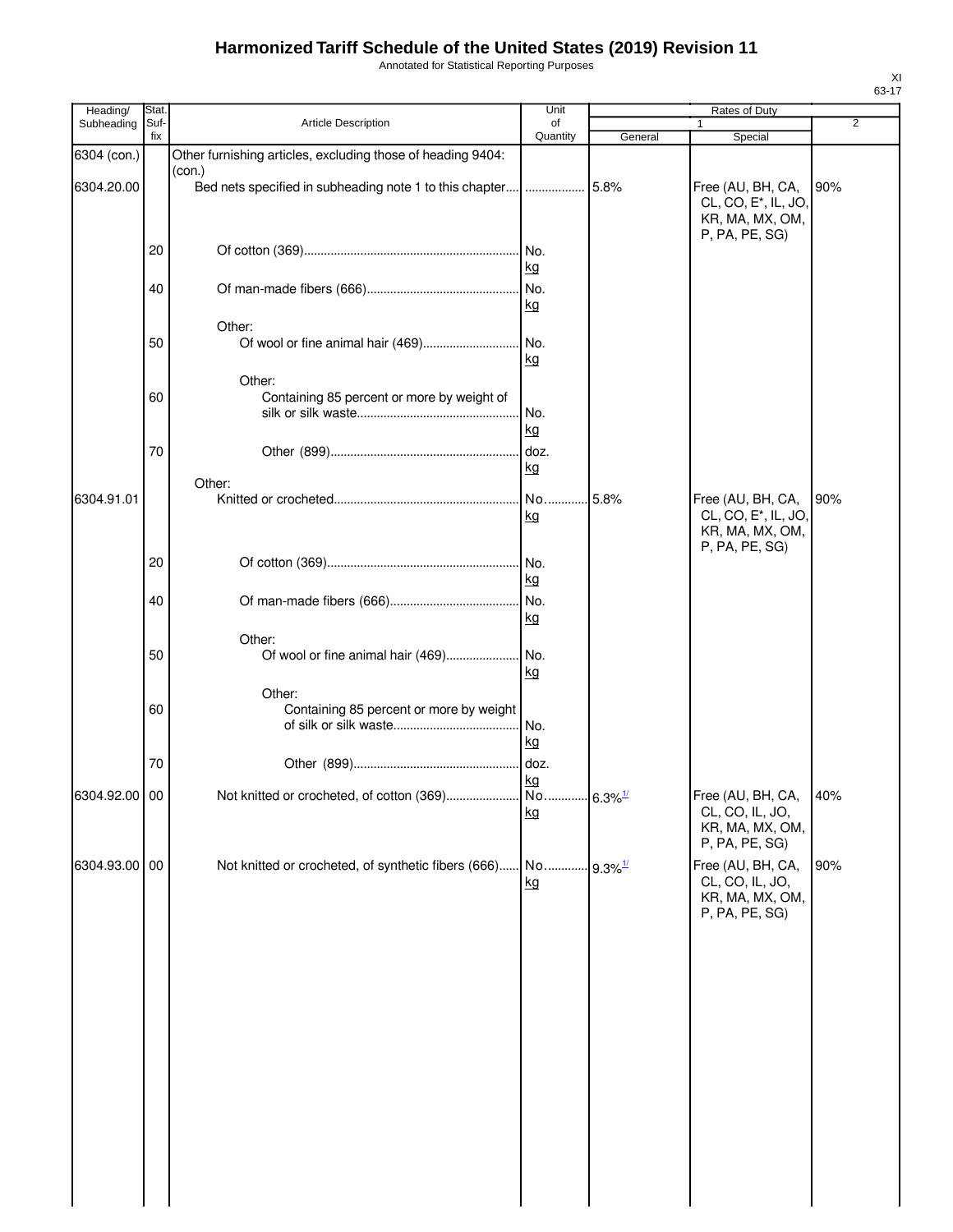Annotated for Statistical Reporting Purposes

| Heading/      | Stat.       |                                                                                                                      | Unit           |                       | Rates of Duty                                                                              |                |
|---------------|-------------|----------------------------------------------------------------------------------------------------------------------|----------------|-----------------------|--------------------------------------------------------------------------------------------|----------------|
| Subheading    | Suf-<br>fix | Article Description                                                                                                  | of<br>Quantity | General               | $\mathbf{1}$<br>Special                                                                    | $\overline{2}$ |
| 6304 (con.)   |             | Other furnishing articles, excluding those of heading 9404:<br>(con.)                                                |                |                       |                                                                                            |                |
| 6304.99       |             | Other: (con.)<br>Not knitted or crocheted, of other textile materials:<br>Wall hangings of wool or fine animal hair: |                |                       |                                                                                            |                |
| 6304.99.10 00 |             | Certified hand-loomed and folklore                                                                                   | $m^2$<br>kg    | 3.8%                  | Free (A, AU, BH,<br>CA, CL, CO, D, E,<br>IL, JO, KR, MA,<br>MX, OM, P, PA,<br>PE, SG)      | 50%            |
| 6304.99.15 00 |             |                                                                                                                      | kg             |                       | Free (AU, BH, CA,<br>CL, CO, IL, JO,<br>KR, MA, MX, OM,<br>P, PA, PE, SG)                  | 90%            |
|               |             | Other:                                                                                                               |                |                       |                                                                                            |                |
| 6304.99.25 00 |             | Of vegetable fibers (except cotton):                                                                                 |                |                       | Free (A, AU, BH,<br>CA, CL, CO, D, E,<br>IL, JO, KR, MA,<br>MX, OM, P, PA,<br>PE, SG)      | 90%            |
| 6304.99.35 00 |             |                                                                                                                      |                |                       | Free (AU, BH, CA,<br>CL, CO, E <sup>*</sup> , IL, JO,<br>KR, MA, MX, OM,<br>P, PA, PE, SG) | 90%            |
| 6304.99.40 00 |             | Certified hand-loomed and folklore pillow<br>covers of wool or fine animal hair                                      | kg 3.8%        |                       | Free (A, AU, BH,<br>CA, CL, CO, D, E,<br>IL, JO, KR, MA,<br>MX, OM, P, PA,<br>PE, SG)      | 50%            |
| 6304.99.60    |             |                                                                                                                      |                | $3.2\%$ <sup>1/</sup> | Free (AU, BH, CA,<br>CL, CO, E <sup>*</sup> , IL, JO,<br>KR, MA, MX, OM,<br>P, PA, PE, SG) | 90%            |
|               | 10          | Of wool or fine animal hair (469) kg                                                                                 |                |                       |                                                                                            |                |
|               | 20          | Other:                                                                                                               |                |                       |                                                                                            |                |
|               | 30          | Containing 85 percent or more by                                                                                     |                |                       |                                                                                            |                |
|               | 40          |                                                                                                                      | kg             |                       |                                                                                            |                |
|               |             |                                                                                                                      |                |                       |                                                                                            |                |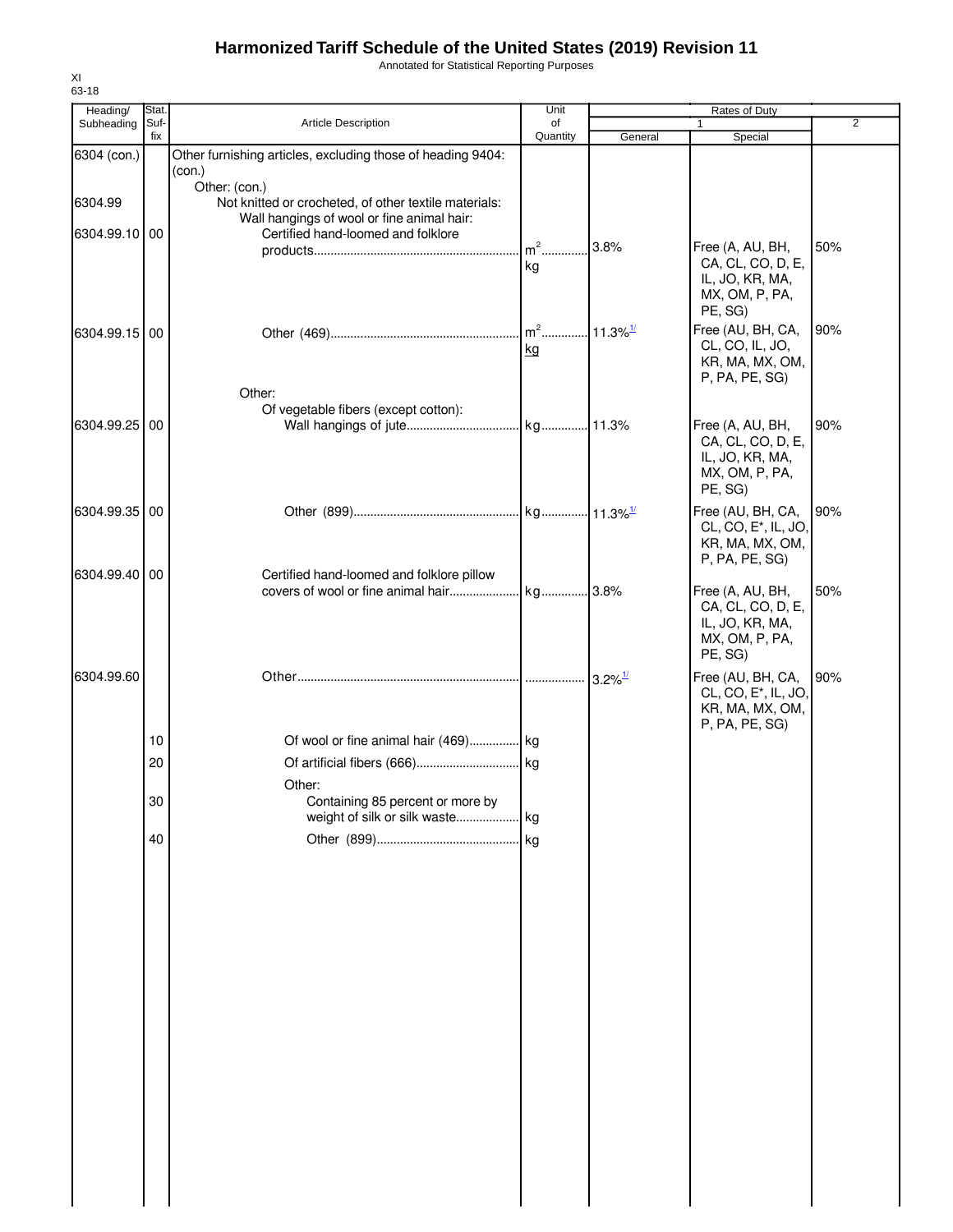Annotated for Statistical Reporting Purposes

| Heading/      | Stat.       |                                                                                         | Unit           |         | Rates of Duty                                                                              |                 |
|---------------|-------------|-----------------------------------------------------------------------------------------|----------------|---------|--------------------------------------------------------------------------------------------|-----------------|
| Subheading    | Suf-<br>fix | <b>Article Description</b>                                                              | of<br>Quantity | General | $\mathbf{1}$<br>Special                                                                    | 2               |
| 6305          |             | Sacks and bags, of a kind used for the packing of goods:                                |                |         |                                                                                            |                 |
| 6305.10.00 00 |             | Of jute or of other textile bast fibers of heading 5303 kg Free                         |                |         |                                                                                            | $2.2¢/kg + 10%$ |
| 6305.20.00 00 |             |                                                                                         |                |         | Free (AU, BH, CA,<br>CL, CO, IL, JO,<br>KR, MA, MX, OM,<br>P, PA, PE, SG)                  | 40%             |
| 6305.32.00    |             | Of man-made textile materials:                                                          |                |         | Free (AU, BH, CA,<br>CL, CO, IL, JO,<br>KR, MA, MX, OM,                                    | 103%            |
|               |             |                                                                                         |                |         | P, PA, PE, SG)                                                                             |                 |
|               | 10          |                                                                                         |                |         |                                                                                            |                 |
| 6305.33.00    | 20          | Other, of polyethylene or polypropylene strip or the                                    |                |         |                                                                                            |                 |
|               |             |                                                                                         |                | 8.4%    | Free (AU, BH, CA,                                                                          | 103%            |
|               |             |                                                                                         |                |         | CL, CO, IL, JO,<br>KR, MA, MX, OM,<br>P, PA, PE, SG)                                       |                 |
|               | 10          |                                                                                         |                |         |                                                                                            |                 |
|               |             | Other:<br>Weighing less than 1 kg, with an outer<br>laminated ply of plastics sheeting: |                |         |                                                                                            |                 |
|               | 40          | Printed with three or more colors (669) kg                                              |                |         |                                                                                            |                 |
|               | 60<br>80    |                                                                                         |                |         |                                                                                            |                 |
| 6305.39.00 00 |             |                                                                                         |                |         | Free (AU, BH, CA,                                                                          | 103%            |
|               |             |                                                                                         |                |         | CL, CO, IL, JO,<br>KR, MA, MX, OM,<br>P, PA, PE, SG)                                       |                 |
| 6305.90.00 00 |             |                                                                                         |                |         | Free (AU, BH, CA,<br>CL, CO, E <sup>*</sup> , IL, JO,<br>KR, MA, MX, OM,<br>P, PA, PE, SG) | 40%             |
|               |             |                                                                                         |                |         |                                                                                            |                 |
|               |             |                                                                                         |                |         |                                                                                            |                 |
|               |             |                                                                                         |                |         |                                                                                            |                 |
|               |             |                                                                                         |                |         |                                                                                            |                 |
|               |             |                                                                                         |                |         |                                                                                            |                 |
|               |             |                                                                                         |                |         |                                                                                            |                 |
|               |             |                                                                                         |                |         |                                                                                            |                 |
|               |             |                                                                                         |                |         |                                                                                            |                 |
|               |             |                                                                                         |                |         |                                                                                            |                 |
|               |             |                                                                                         |                |         |                                                                                            |                 |
|               |             |                                                                                         |                |         |                                                                                            |                 |
|               |             |                                                                                         |                |         |                                                                                            |                 |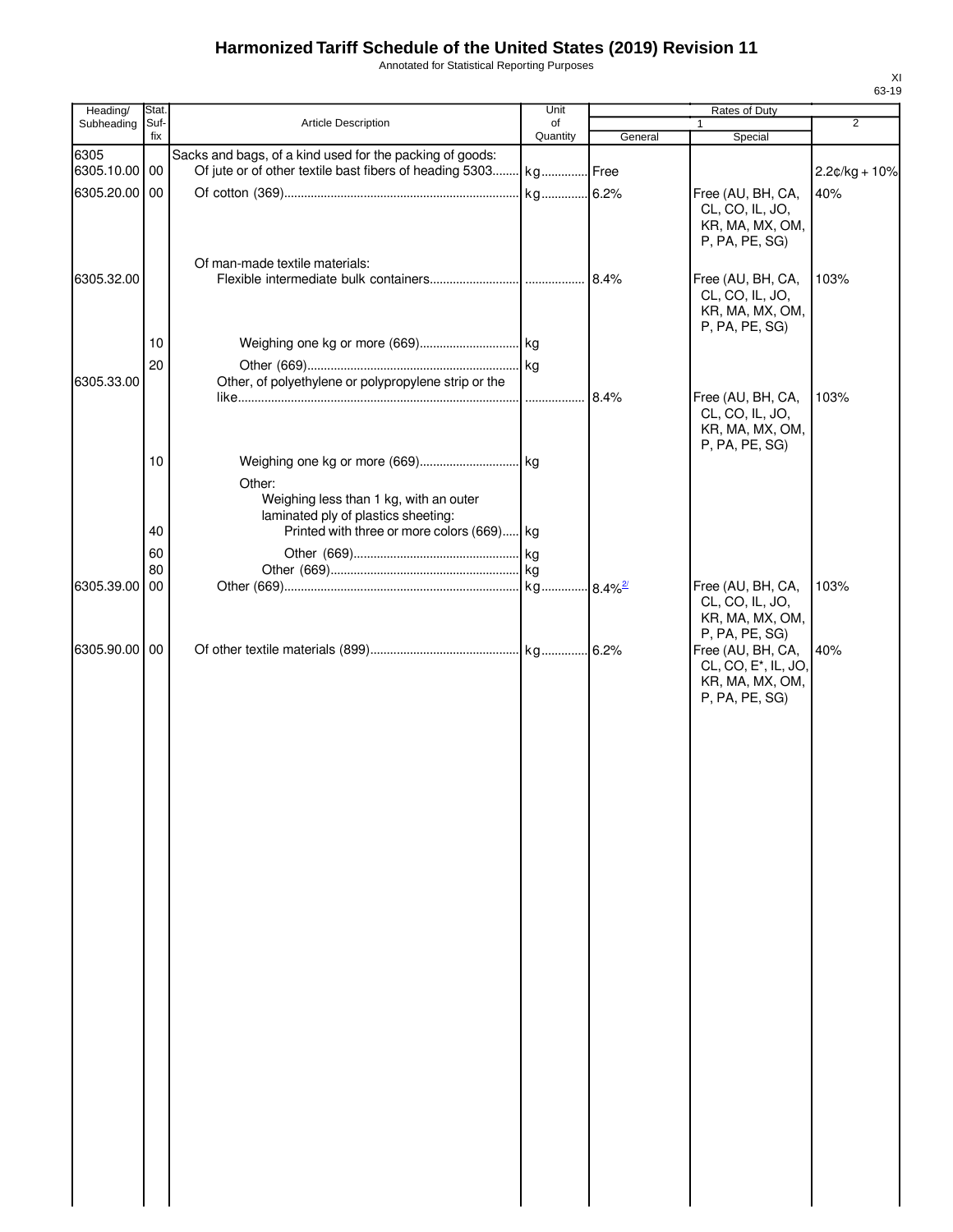Annotated for Statistical Reporting Purposes

| Heading/              | Stat.       |                                                                                                       | Unit           |         | Rates of Duty                                                                              |                |
|-----------------------|-------------|-------------------------------------------------------------------------------------------------------|----------------|---------|--------------------------------------------------------------------------------------------|----------------|
| Subheading            | Suf-<br>fix | <b>Article Description</b>                                                                            | of<br>Quantity | General | Special                                                                                    | $\overline{2}$ |
| 6306                  |             | Tarpaulins, awnings and sunblinds; tents; sails for boats,<br>sailboards or landcraft; camping goods: |                |         |                                                                                            |                |
| 6306.12.00 00         |             | Tarpaulins, awnings and sunblinds:                                                                    |                |         | Free (AU, BH, CA,<br>CL, CO, IL, JO,<br>KR, MA, MX, OM,<br>P, PA, PE, SG)                  | 90%            |
| 6306.19               |             | Of other textile materials:                                                                           |                |         |                                                                                            |                |
| 6306.19.11            | 00          |                                                                                                       |                |         | Free (AU, BH, CA,<br>CL, CO, IL, JO,<br>KR, MA, MX, OM,<br>P, PA, PE, SG)                  | 90%            |
| 6306.19.21            |             |                                                                                                       |                | 5.1%    | Free (AU, BH, CA,<br>CL, CO, E <sup>*</sup> , IL, JO,<br>KR, MA, MX, OM,<br>P, PA, PE, SG) | 40%            |
|                       | 10          |                                                                                                       |                |         |                                                                                            |                |
| 6306.22               | 20          | Tents:<br>Of synthetic fibers:                                                                        |                |         |                                                                                            |                |
| 6306.22.10            | 00          |                                                                                                       | No             | Free    |                                                                                            | 90%            |
|                       |             |                                                                                                       | kg             |         |                                                                                            |                |
| 6306.22.90            |             |                                                                                                       |                |         | Free (AU, BH, CA,<br>CL, CO, IL, JO,<br>KR, MA, MX, OM,<br>P, PA, PE, SG)                  | 90%            |
|                       | 10          |                                                                                                       |                |         |                                                                                            |                |
| 6306.29               | 30          | Of other textile materials:                                                                           |                |         |                                                                                            |                |
| 6306.29.11            | 00          |                                                                                                       |                |         | Free (AU, BH, CA,<br>CL, CO, IL, JO,<br>KR, MA, MX, OM,<br>P, PA, PE, SG)                  | 90%            |
| 6306.29.21            | 00          |                                                                                                       |                |         | Free (AU, BH, CA,<br>CL, CO, E*, IL, JO,<br>KR, MA, MX, OM,<br>P, PA, PE, SG)              | 40%            |
| 6306.30.00            |             |                                                                                                       |                |         |                                                                                            | 30%            |
|                       | 10          |                                                                                                       |                |         |                                                                                            |                |
|                       | 20          |                                                                                                       |                |         |                                                                                            |                |
| 6306.40<br>6306.40.41 | 00          | Pneumatic mattresses:                                                                                 |                | .3.7%   | Free (AU, BH, CA,<br>CL, CO, IL, JO,<br>KR, MA, MX, OM,<br>P, PA, PE, SG)                  | 25%            |
| 6306.40.49            | 00          |                                                                                                       |                |         | Free (A, AU, BH,<br>CA, CL, CO, D, E,<br>IL, JO, KR, MA,<br>MX, OM, P, PA,<br>PE, SG)      | 25%            |
|                       |             |                                                                                                       |                |         |                                                                                            |                |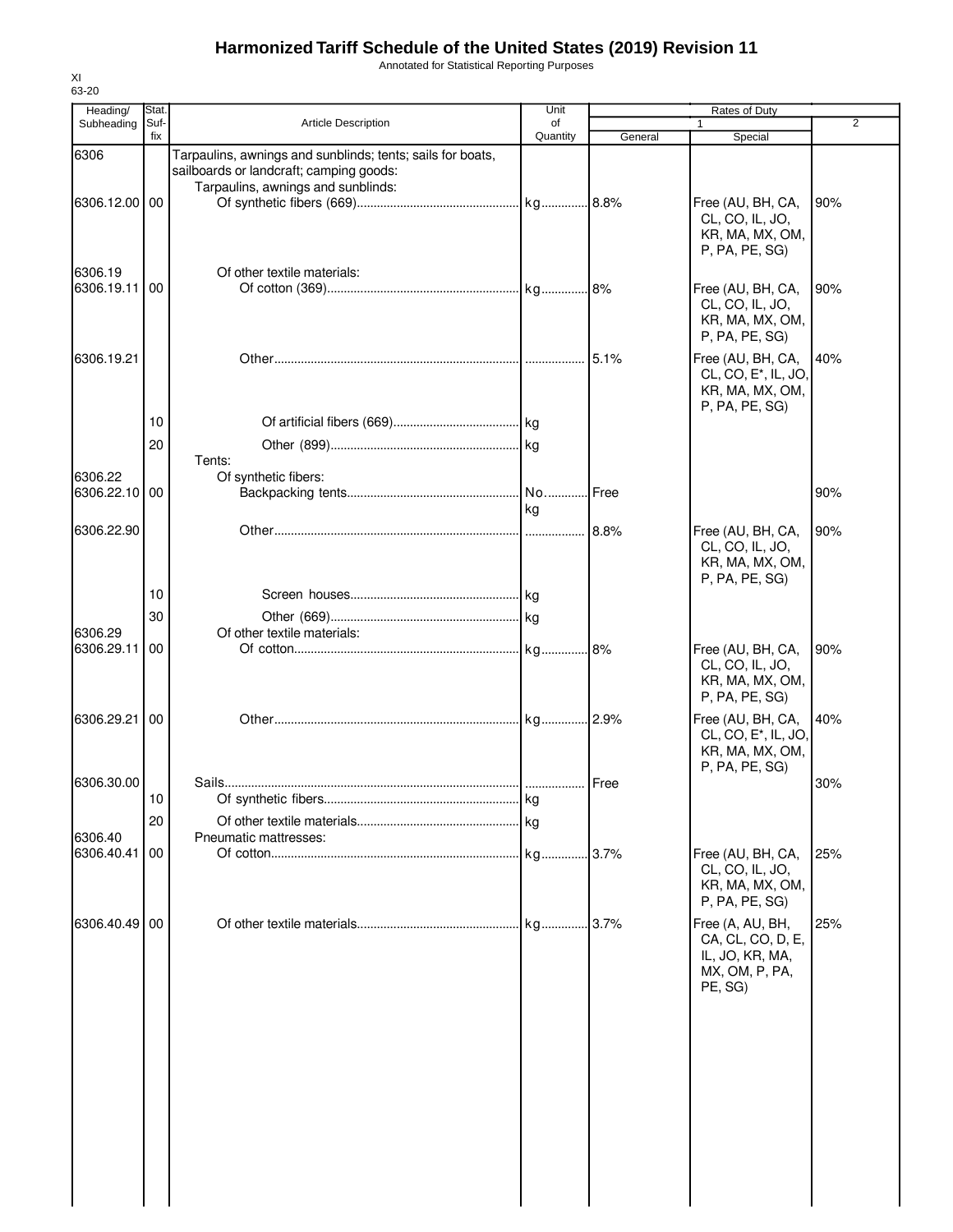Annotated for Statistical Reporting Purposes

| Heading/               | Stat.       |                                                                                                                        | Unit           |         | Rates of Duty                                                                              |                |
|------------------------|-------------|------------------------------------------------------------------------------------------------------------------------|----------------|---------|--------------------------------------------------------------------------------------------|----------------|
| Subheading             | Suf-<br>fix | <b>Article Description</b>                                                                                             | of<br>Quantity | General | 1<br>Special                                                                               | $\overline{2}$ |
| 6306 (con.)<br>6306.90 |             | Tarpaulins, awnings and sunblinds; tents; sails for boats,<br>sailboards or landcraft; camping goods: (con.)<br>Other: |                |         |                                                                                            |                |
| 6306.90.10 00          |             |                                                                                                                        |                |         | Free (AU, BH, CA,<br>CL, CO, IL, JO,<br>KR, MA, MX, OM,<br>P, PA, PE, SG)                  | 40%            |
| 6306.90.50<br>6307     | 00          | Other made up articles, including dress patterns:                                                                      |                |         | Free (AU, BH, CA,<br>CL, CO, E <sup>*</sup> , IL, JO,<br>KR, MA, MX, OM,<br>P, PA, PE, SG) | 78.5%          |
| 6307.10<br>6307.10.10  |             | Floorcloths, dishcloths, dusters and similar cleaning cloths:<br>Dustcloths, mop cloths and polishing cloths, of       |                |         | Free (AU, BH, CA,<br>CL, CO, IL, JO,<br>KR, MA, MX, OM,                                    | 26.2%          |
|                        | 20          | Bar mops (measuring 46 to 57 centimeters in<br>length and 38 to 43 centimeters in width) of terry                      | No.<br>kg      |         | P, PA, PE, SG)                                                                             |                |
| 6307.10.20             | 90          |                                                                                                                        |                | 5.3%    | Free (AU, BH, CA,<br>CL, CO, E <sup>*</sup> , IL, JO,<br>KR, MA, MX, OM,<br>P, PA, PE, SG) | 40%            |
|                        | 05          | Shop towels dedicated for use in garages, filling<br>stations and machine shops:                                       | No.<br>kg      |         |                                                                                            |                |
|                        | 15          |                                                                                                                        | No.<br>kg      |         |                                                                                            |                |
|                        | 27          | Dish cloths:                                                                                                           | kg             |         |                                                                                            |                |
|                        | 28<br>30    |                                                                                                                        | kg             |         |                                                                                            |                |
| 6307.20.00 00          |             |                                                                                                                        |                |         | Free (AU, BH, CA,<br>CL, CO, E <sup>*</sup> , IL, JO,<br>KR, MA, MX, OM,<br>P, PA, PE, SG) | 78.5%          |
|                        |             |                                                                                                                        |                |         |                                                                                            |                |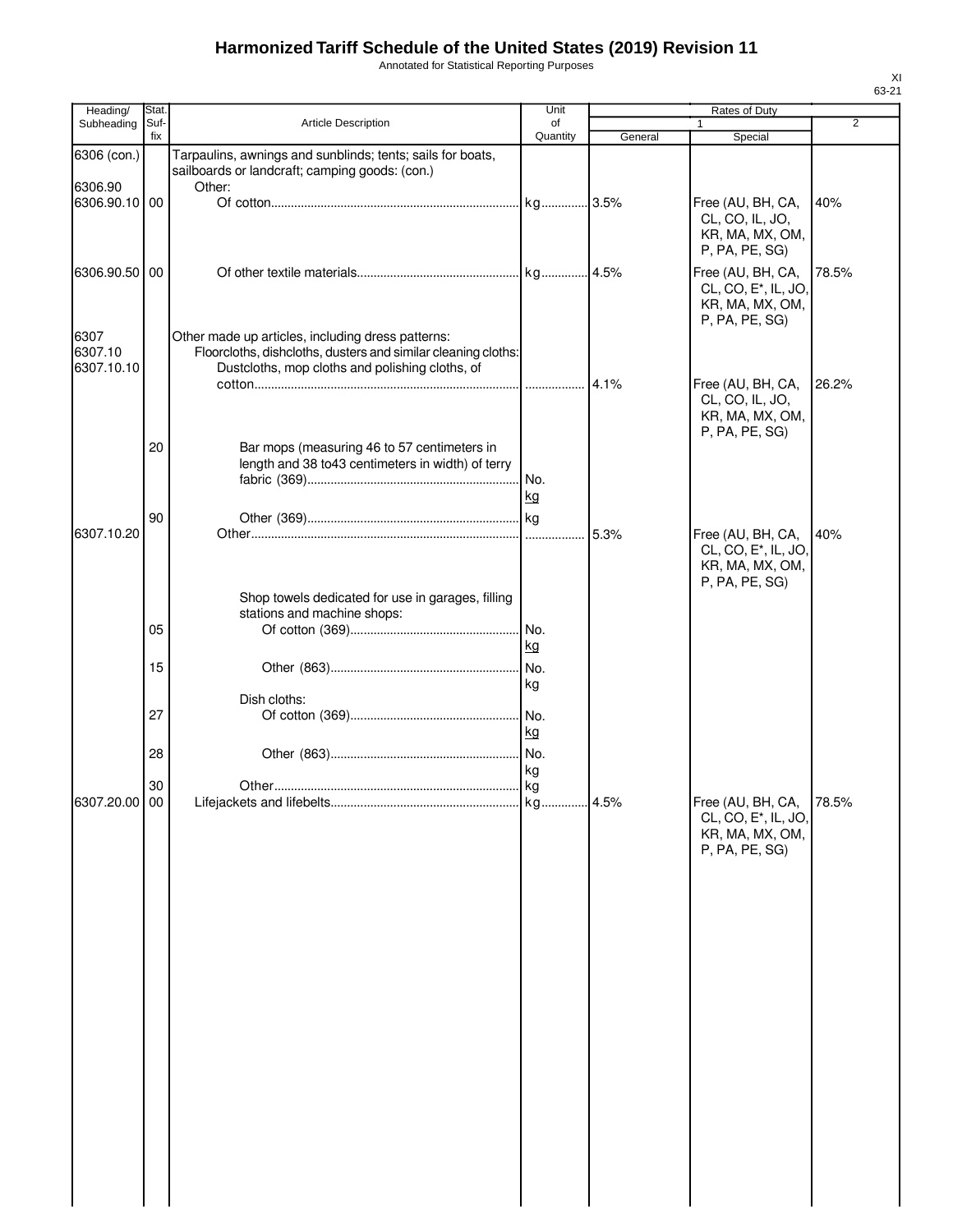Annotated for Statistical Reporting Purposes

| Heading/               | Stat.       |                                                                    | Unit     |              | Rates of Duty                     |                |
|------------------------|-------------|--------------------------------------------------------------------|----------|--------------|-----------------------------------|----------------|
| Subheading             | Suf-<br>fix | Article Description                                                | of       |              | $\mathbf{1}$                      | $\overline{2}$ |
|                        |             |                                                                    | Quantity | General      | Special                           |                |
| 6307 (con.)<br>6307.90 |             | Other made up articles, including dress patterns: (con.)<br>Other: |          |              |                                   |                |
| 6307.90.30             |             |                                                                    |          | 7.9%         | Free (AU, BH, CA,                 | 71.5%          |
|                        |             |                                                                    |          |              | CL, CO, E <sup>*</sup> , IL, JO,  |                |
|                        |             |                                                                    |          |              | KR, MA, MX, OM,                   |                |
|                        |             |                                                                    |          |              | P, PA, PE, SG)                    |                |
|                        | 10          |                                                                    |          |              |                                   |                |
|                        | 20          |                                                                    |          |              |                                   |                |
| 6307.90.40             |             |                                                                    |          | <b>Free</b>  |                                   | 65%            |
|                        | 10          |                                                                    |          |              |                                   |                |
|                        | 20          |                                                                    |          |              |                                   |                |
| 6307.90.50             |             | Corset lacings, footwear lacings or similar lacings                |          | <b>IFree</b> |                                   | 90%            |
|                        | 10          |                                                                    |          |              |                                   |                |
|                        | 20          |                                                                    |          |              |                                   |                |
|                        |             | Surgical drapes:                                                   |          |              |                                   |                |
| 6307.90.60             |             | Of fabric formed on a base of paper or covered or                  |          |              |                                   |                |
|                        |             |                                                                    |          | Free         |                                   | 26.5%          |
|                        | 10          |                                                                    |          |              |                                   |                |
|                        | 90          |                                                                    |          |              |                                   |                |
|                        |             | Other:                                                             |          |              |                                   |                |
| 6307.90.68 00          |             | Spunlaced or bonded fiber fabric disposable                        |          |              |                                   |                |
|                        |             | surgical drapes of man-made fibers kg Free                         |          |              |                                   | 78.5%          |
| 6307.90.72 00          |             |                                                                    |          |              | Free (AU, BH, CA,                 | 78.5%          |
|                        |             |                                                                    |          |              | CL, CO, E <sup>*</sup> , IL, JO,  |                |
|                        |             |                                                                    |          |              | KR, MA, MX, OM,                   |                |
|                        |             |                                                                    |          |              | P, PA, PE, SG)                    |                |
| 6307.90.75 00          |             |                                                                    |          |              | Free (AU, BH, CA,                 | 80%            |
|                        |             |                                                                    | kg       |              | CL, CO, E <sup>*</sup> , IL, JO,  |                |
|                        |             |                                                                    |          |              | KR, MA, MX, OM,                   |                |
|                        |             |                                                                    |          |              | P, PA, PE, SG)                    |                |
| 6307.90.85 00          |             |                                                                    |          |              | Free (A, AU, BH,                  | 74%            |
|                        |             |                                                                    |          |              | CA, CL, CO, D, E,                 |                |
|                        |             |                                                                    |          |              | IL, JO, KR, MA,<br>MX, OM, P, PA, |                |
|                        |             |                                                                    |          |              | PE, SG)                           |                |
|                        |             |                                                                    |          |              |                                   |                |
|                        |             |                                                                    |          |              |                                   |                |
|                        |             |                                                                    |          |              |                                   |                |
|                        |             |                                                                    |          |              |                                   |                |
|                        |             |                                                                    |          |              |                                   |                |
|                        |             |                                                                    |          |              |                                   |                |
|                        |             |                                                                    |          |              |                                   |                |
|                        |             |                                                                    |          |              |                                   |                |
|                        |             |                                                                    |          |              |                                   |                |
|                        |             |                                                                    |          |              |                                   |                |
|                        |             |                                                                    |          |              |                                   |                |
|                        |             |                                                                    |          |              |                                   |                |
|                        |             |                                                                    |          |              |                                   |                |
|                        |             |                                                                    |          |              |                                   |                |
|                        |             |                                                                    |          |              |                                   |                |
|                        |             |                                                                    |          |              |                                   |                |
|                        |             |                                                                    |          |              |                                   |                |
|                        |             |                                                                    |          |              |                                   |                |
|                        |             |                                                                    |          |              |                                   |                |
|                        |             |                                                                    |          |              |                                   |                |
|                        |             |                                                                    |          |              |                                   |                |
|                        |             |                                                                    |          |              |                                   |                |
|                        |             |                                                                    |          |              |                                   |                |
|                        |             |                                                                    |          |              |                                   |                |
|                        |             |                                                                    |          |              |                                   |                |
|                        |             |                                                                    |          |              |                                   |                |
|                        |             |                                                                    |          |              |                                   |                |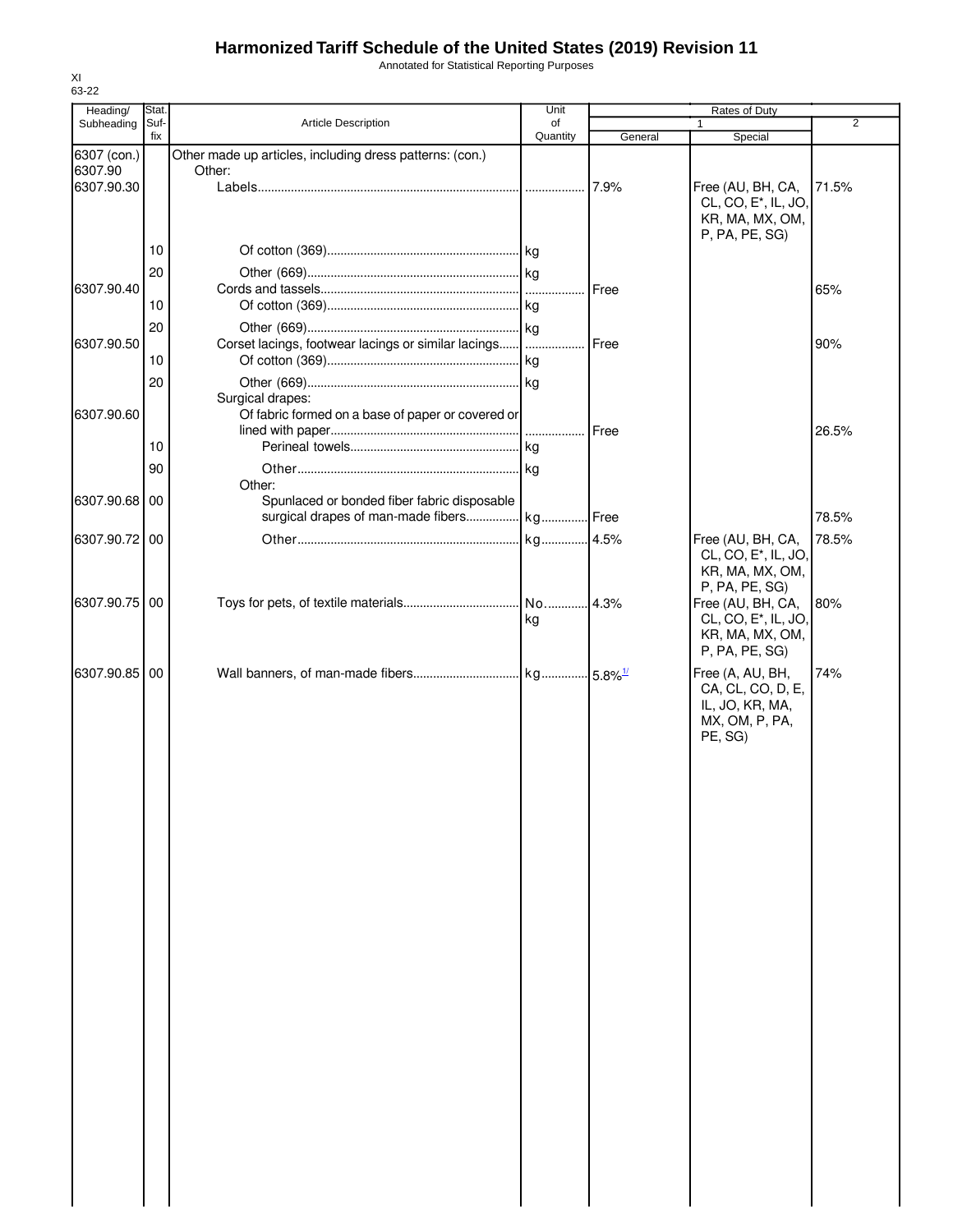Annotated for Statistical Reporting Purposes

| Heading/               | Stat.       |                                                                                                                                                                         | Unit           |                     | Rates of Duty                                                                  |                |
|------------------------|-------------|-------------------------------------------------------------------------------------------------------------------------------------------------------------------------|----------------|---------------------|--------------------------------------------------------------------------------|----------------|
| Subheading             | Suf-<br>fix | Article Description                                                                                                                                                     | of<br>Quantity | General             | Special                                                                        | $\overline{2}$ |
| 6307 (con.)<br>6307.90 |             | Other made up articles, including dress patterns: (con.)<br>Other: (con.)                                                                                               |                |                     |                                                                                |                |
| (con.)                 |             |                                                                                                                                                                         |                |                     |                                                                                |                |
| 6307.90.89             |             | Other:<br>Surgical towels; cotton towels of pile or tufted<br>construction; pillow shells, of cotton; shells for<br>quilts, eiderdowns, comforters and similar articles |                | 7%                  | Free (AU, B, BH,                                                               | 40%            |
|                        |             |                                                                                                                                                                         |                |                     | CA, CL, CO, E <sup>*</sup> , IL,<br>JO, KR, MA, MX,<br>OM, P, PA, PE,<br>SG)   |                |
|                        | 10          |                                                                                                                                                                         | kg             |                     |                                                                                |                |
|                        | 40          | Cotton towels of pile or tufted construction                                                                                                                            | No.<br>kg      |                     |                                                                                |                |
|                        | 45          |                                                                                                                                                                         |                |                     |                                                                                |                |
|                        | 50          | Shells for quilts, eiderdowns, comforters and<br>similar articles of cotton:                                                                                            |                |                     |                                                                                |                |
|                        |             | Other:                                                                                                                                                                  |                |                     |                                                                                |                |
|                        | 85          | Containing 85 percent or more by                                                                                                                                        | No.<br>kg      |                     |                                                                                |                |
|                        | 95          |                                                                                                                                                                         |                |                     |                                                                                |                |
| 6307.90.98             |             |                                                                                                                                                                         | kg             | $7\%$ <sup>3/</sup> | Free (A*, AU, B, BH,<br>CA, CL, CO, D, E,<br>IL, JO, KR, MA,<br>MX, OM, P, PA, | 40%            |
|                        |             |                                                                                                                                                                         |                |                     | PE, SG)                                                                        |                |
|                        | 25          | National flags:                                                                                                                                                         | kg             |                     |                                                                                |                |
|                        | 35          |                                                                                                                                                                         | No.<br>kg      |                     |                                                                                |                |
|                        |             | Other:                                                                                                                                                                  |                |                     |                                                                                |                |
|                        | 82          |                                                                                                                                                                         | kg             |                     |                                                                                |                |
|                        | 84          | Other towels of man-made fibers (666)                                                                                                                                   | No.<br>kg      |                     |                                                                                |                |
|                        | 85          | Furniture movers' pads of cotton                                                                                                                                        | No.<br>kg      |                     |                                                                                |                |
|                        | 87          | Furniture movers' pads of man-made                                                                                                                                      | No.<br>kg      |                     |                                                                                |                |
|                        | 89          |                                                                                                                                                                         | No.<br>kg      |                     |                                                                                |                |
|                        |             |                                                                                                                                                                         |                |                     |                                                                                |                |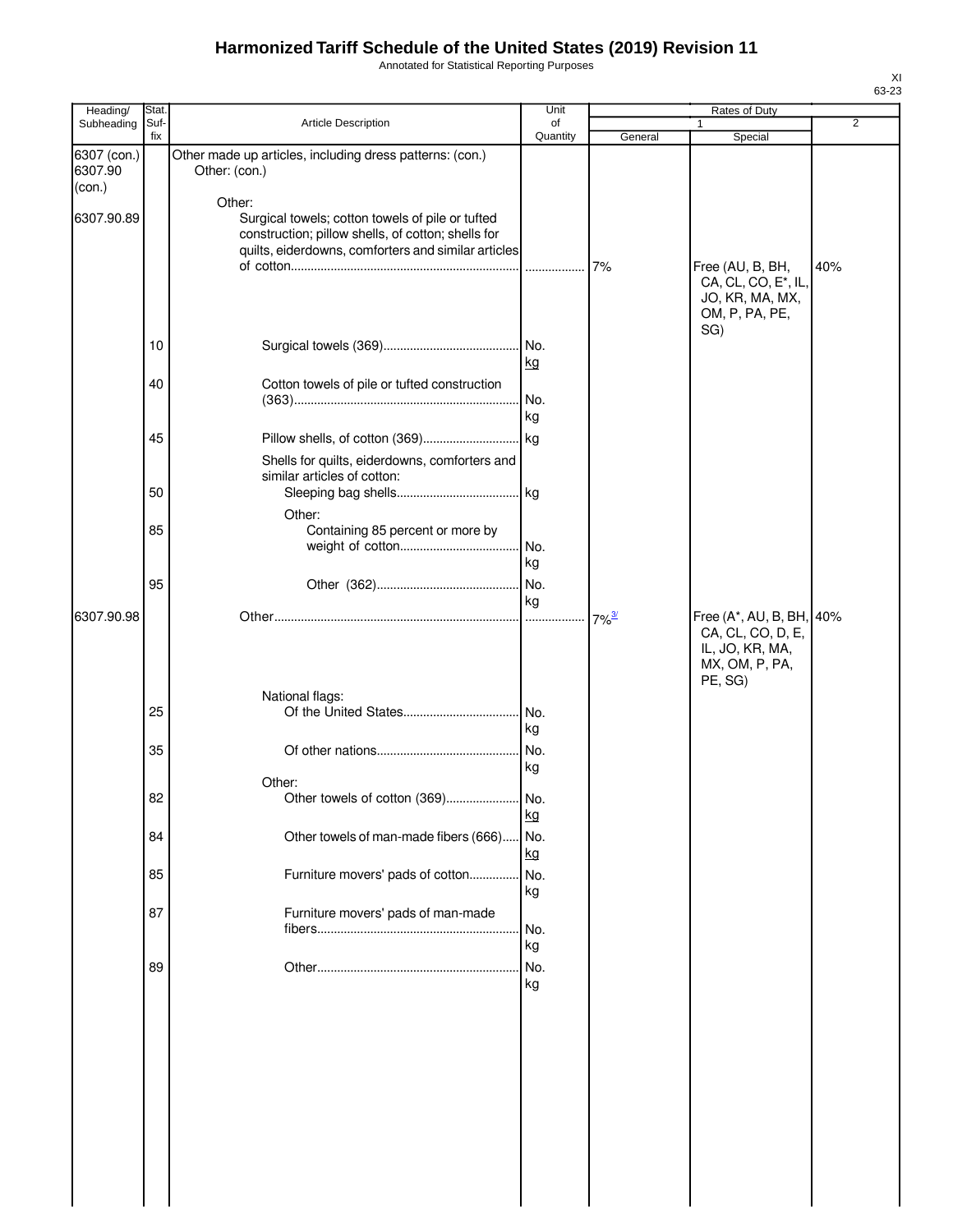Annotated for Statistical Reporting Purposes

| Heading/   | Stat.           |                                                                                                                                                                                                                            | Unit                  |         | Rates of Duty                                                                                     |                |
|------------|-----------------|----------------------------------------------------------------------------------------------------------------------------------------------------------------------------------------------------------------------------|-----------------------|---------|---------------------------------------------------------------------------------------------------|----------------|
| Subheading | Suf-<br>fix     | Article Description                                                                                                                                                                                                        | $\circ$ f<br>Quantity | General | $\mathbf{1}$<br>Special                                                                           | $\overline{2}$ |
| 6308.00.00 |                 | II. NEEDLECRAFT SETS<br>Needlecraft sets consisting of woven fabric and yarn, whether<br>or not with accessories, for making up into rugs, tapestries,<br>embroidered tablecloths or napkins, or similar textile articles, |                       |         | Free (AU, BH, CA,<br>CL, CO, E <sup>*</sup> , IL, JO,<br>KR, MA, MX, NP,<br>OM, P, PA, PE,<br>SG) | 55%            |
|            | 10 <sub>1</sub> |                                                                                                                                                                                                                            |                       |         |                                                                                                   |                |
|            | 20              |                                                                                                                                                                                                                            |                       |         |                                                                                                   |                |
|            |                 |                                                                                                                                                                                                                            |                       |         |                                                                                                   |                |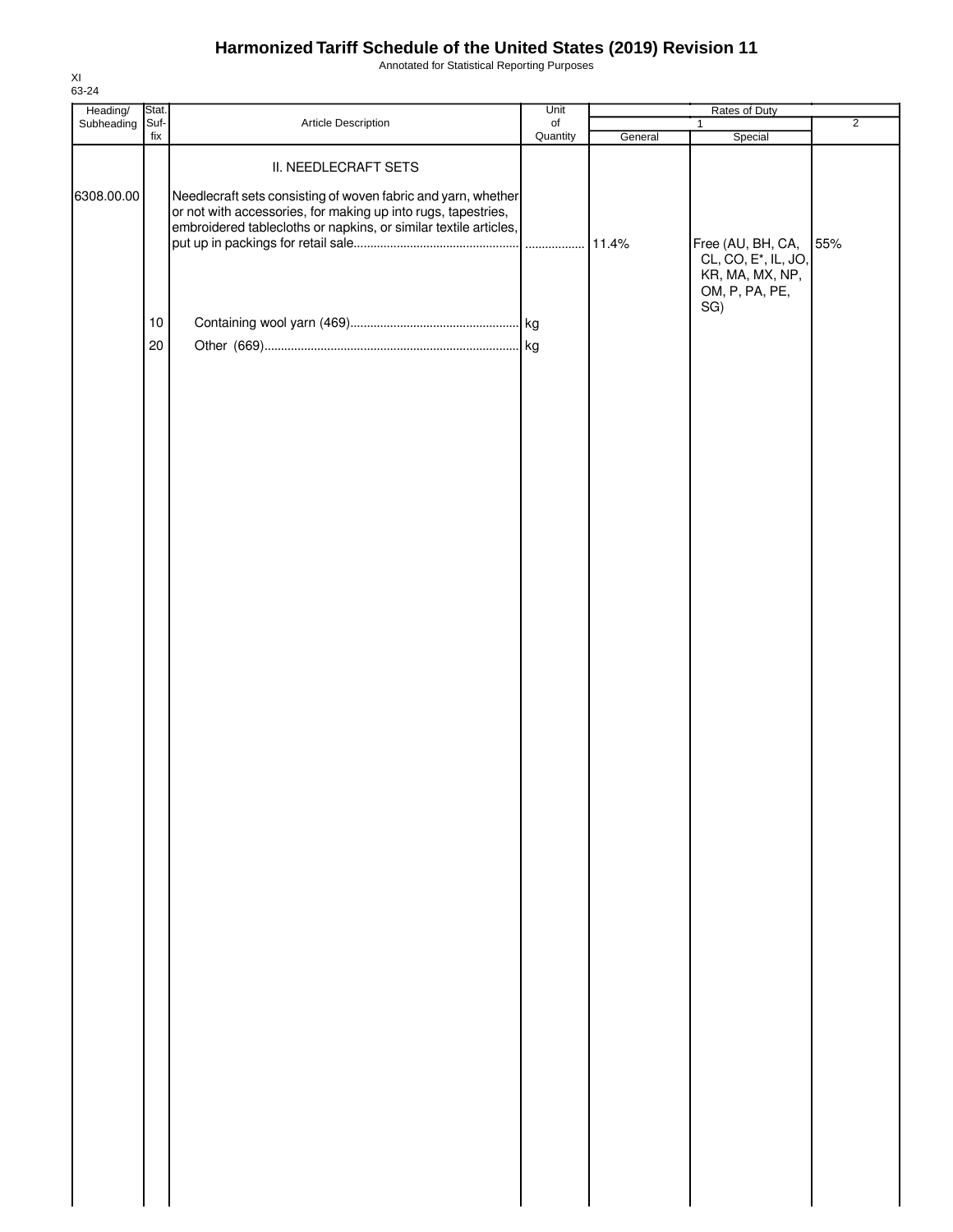Annotated for Statistical Reporting Purposes

| Heading/                 | Stat.       |                                                                                                                                 | Unit           | Rates of Duty |                                                      |                |
|--------------------------|-------------|---------------------------------------------------------------------------------------------------------------------------------|----------------|---------------|------------------------------------------------------|----------------|
| Subheading               | Suf-<br>fix | <b>Article Description</b>                                                                                                      | of<br>Quantity | General       | Special                                              | $\overline{2}$ |
|                          |             | III. WORN CLOTHING AND WORN TEXTILE ARTICLES;<br><b>RAGS</b>                                                                    |                |               |                                                      |                |
| 6309.00.00               | $10$        |                                                                                                                                 |                |               |                                                      | 93%            |
| 6310                     | 20          | Used or new rags, scrap twine, cordage, rope and cables, and<br>worn out articles of twine, cordage, rope or cables, of textile |                |               |                                                      |                |
| 6310.10<br>6310.10.10 00 |             | materials:<br>Sorted:                                                                                                           |                |               |                                                      | 39.7¢/kg       |
| 6310.10.20               | 10          |                                                                                                                                 |                |               |                                                      | 10%            |
|                          | 20<br>30    |                                                                                                                                 |                |               |                                                      |                |
| 6310.90<br>6310.90.10 00 |             | Other:                                                                                                                          |                |               | Free (AU, BH, CA,                                    | 39.7¢/kg       |
|                          |             |                                                                                                                                 |                |               | CL, CO, IL, JO,<br>KR, MA, MX, OM,<br>P, PA, PE, SG) |                |
| 6310.90.20 00            |             |                                                                                                                                 |                |               |                                                      | 10%            |
|                          |             |                                                                                                                                 |                |               |                                                      |                |
|                          |             |                                                                                                                                 |                |               |                                                      |                |
|                          |             |                                                                                                                                 |                |               |                                                      |                |
|                          |             |                                                                                                                                 |                |               |                                                      |                |
|                          |             |                                                                                                                                 |                |               |                                                      |                |
|                          |             |                                                                                                                                 |                |               |                                                      |                |
|                          |             |                                                                                                                                 |                |               |                                                      |                |
|                          |             |                                                                                                                                 |                |               |                                                      |                |
|                          |             |                                                                                                                                 |                |               |                                                      |                |
|                          |             |                                                                                                                                 |                |               |                                                      |                |
|                          |             |                                                                                                                                 |                |               |                                                      |                |
|                          |             |                                                                                                                                 |                |               |                                                      |                |
|                          |             |                                                                                                                                 |                |               |                                                      |                |
|                          |             |                                                                                                                                 |                |               |                                                      |                |
|                          |             |                                                                                                                                 |                |               |                                                      |                |
|                          |             |                                                                                                                                 |                |               |                                                      |                |
|                          |             |                                                                                                                                 |                |               |                                                      |                |
|                          |             |                                                                                                                                 |                |               |                                                      |                |